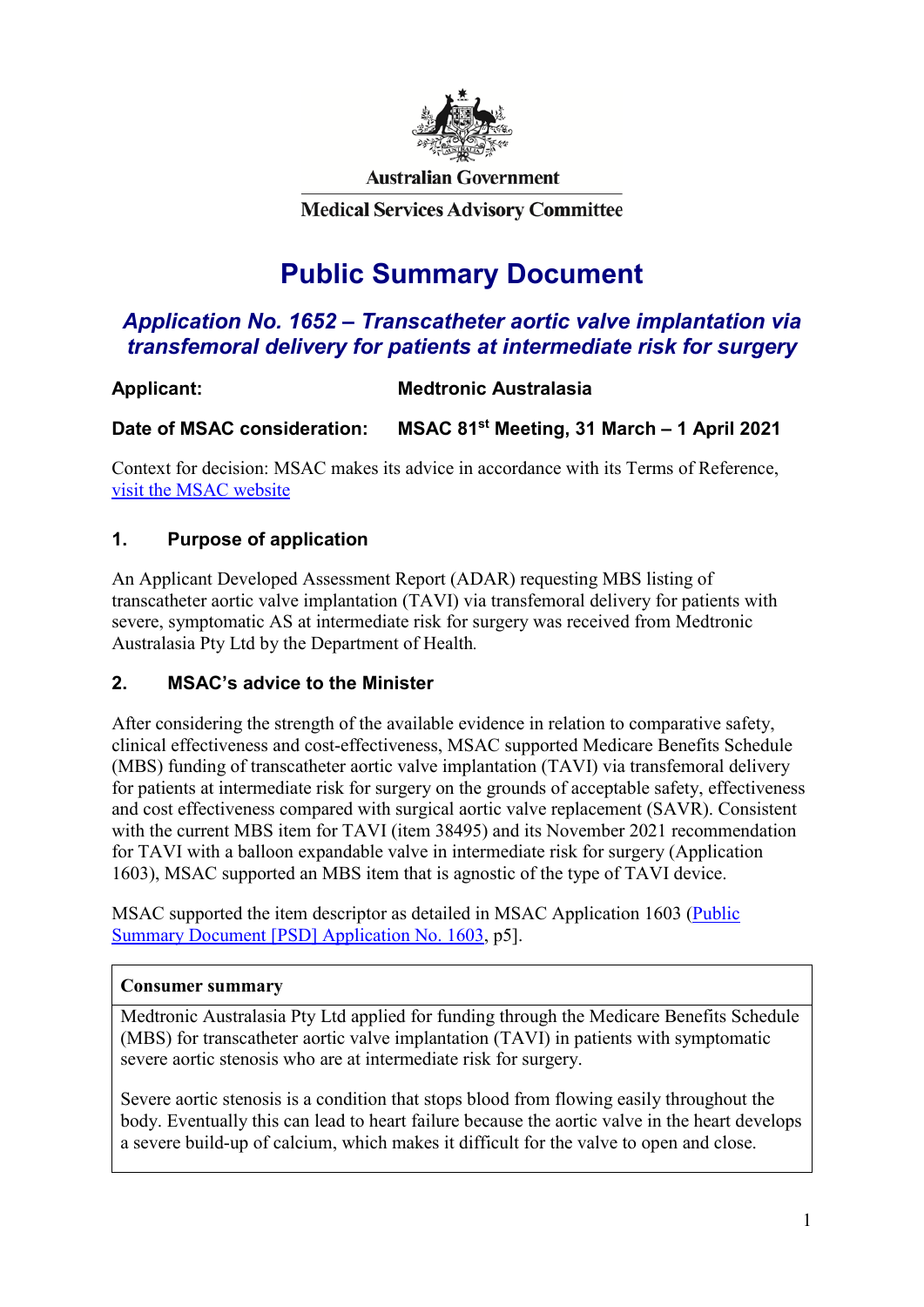#### **Consumer summary**

TAVI is a procedure that helps to improve a damaged aortic valve. During a TAVI procedure, an artificial valve made of natural animal heart tissue (usually from a cow or a pig) is implanted into the heart. But instead of standard open heart surgery (where the chest cavity is opened during surgery), in TAVI, a catheter is placed in the femoral artery (in the groin) and guided into the heart.

MSAC accepted that TAVI is a safe and effective procedure, and is better value for money than surgical aortic valve replacement (open heart surgery). MSAC noted that the American College of Cardiology/American Heart Association (ACC/AHA) guidelines emphasised shared decision making on the type of procedure. These guidelines say that this decision should be made for each individual and should take into account factors such as age and other medical conditions, how long valves last before they need to be replaced, and patient preferences. This is important for patients at intermediate risk for surgery, because these people usually have a longer life expectancy than people with high risk for surgery.

MSAC also did not believe there was any overall reason to prefer one type of TAVI device (balloon expandable valve [BEV] or self-expandable valve [SEV]) over another.

### **MSAC's advice to the Commonwealth Minister for Health**

MSAC supported MBS funding for TAVI in patients at intermediate risk for surgery. MSAC considered the procedure to be safe, effective and good value for money.

### **3. Summary of consideration and rationale for MSAC's advice**

MSAC noted that TAVI is currently MBS-listed as a TAVI device agnostic item (either balloon expandable valve [BEV] or self-expandable valve [SEV]) for high-risk/inoperable surgical patients with symptomatic severe aortic stenosis (AS) under item 38495. MSAC also recalled its recent support for a MBS item agnostic of the type of TAVI device in patients with intermediate risk for surgery, noting that this advice would be re-assessed at the March 2021 MSAC meeting [\(PSD Application No. 1603, p1\]](http://www.msac.gov.au/internet/msac/publishing.nsf/Content/5C3844FD549800CBCA25849300087D9F/$File/1603%20Final%20PSD_Nov2020_redacted.docx).

MSAC considered that SAVR was the appropriate comparator, and noted the clinical claim of non-inferiority.

MSAC reviewed and agreed with the ESC's evaluation of the comparative safety and clinical evidence. MSAC noted that the application was based on randomised controlled trials (RCTs) of TAVI *vs.* SAVR (SURTAVI: TAVI-SEV and PARTNER 2A: TAVI- BEV) in the intermediate risk population. Overall, TAVI is comparatively safe and effective. MSAC considered that TAVI had non-inferior safety compared with SAVR over 2–5 years. MSAC considered that TAVI had non-inferior effectiveness despite that the Kaplan-Meier plots for the primary outcome (death or disabling stroke) had converged in both key trials. MSAC noted that the conclusion of non-inferiority was consistent with its previous conclusions from its consideration of Application 1603, as it had not accepted the clinical claim of superiority of TAVI-BEV *vs.* SAVR [\(PSD Application No. 1603,](http://www.msac.gov.au/internet/msac/publishing.nsf/Content/5C3844FD549800CBCA25849300087D9F/$File/1603%20Final%20PSD_Nov2020_redacted.docx) pp3-4). MSAC considered the RCT data was more a robust basis than the propensity score adjusted observational study (PARTNER 3Si) to assess the comparative effectiveness and safety of TAVI and SAVR.

MSAC considered the longer-term outcomes, particularly valve durability and paravalvular leakage with TAVI may be particularly relevant in the intermediate surgical risk population because this group may, on average, have a longer life expectancy than the higher risk and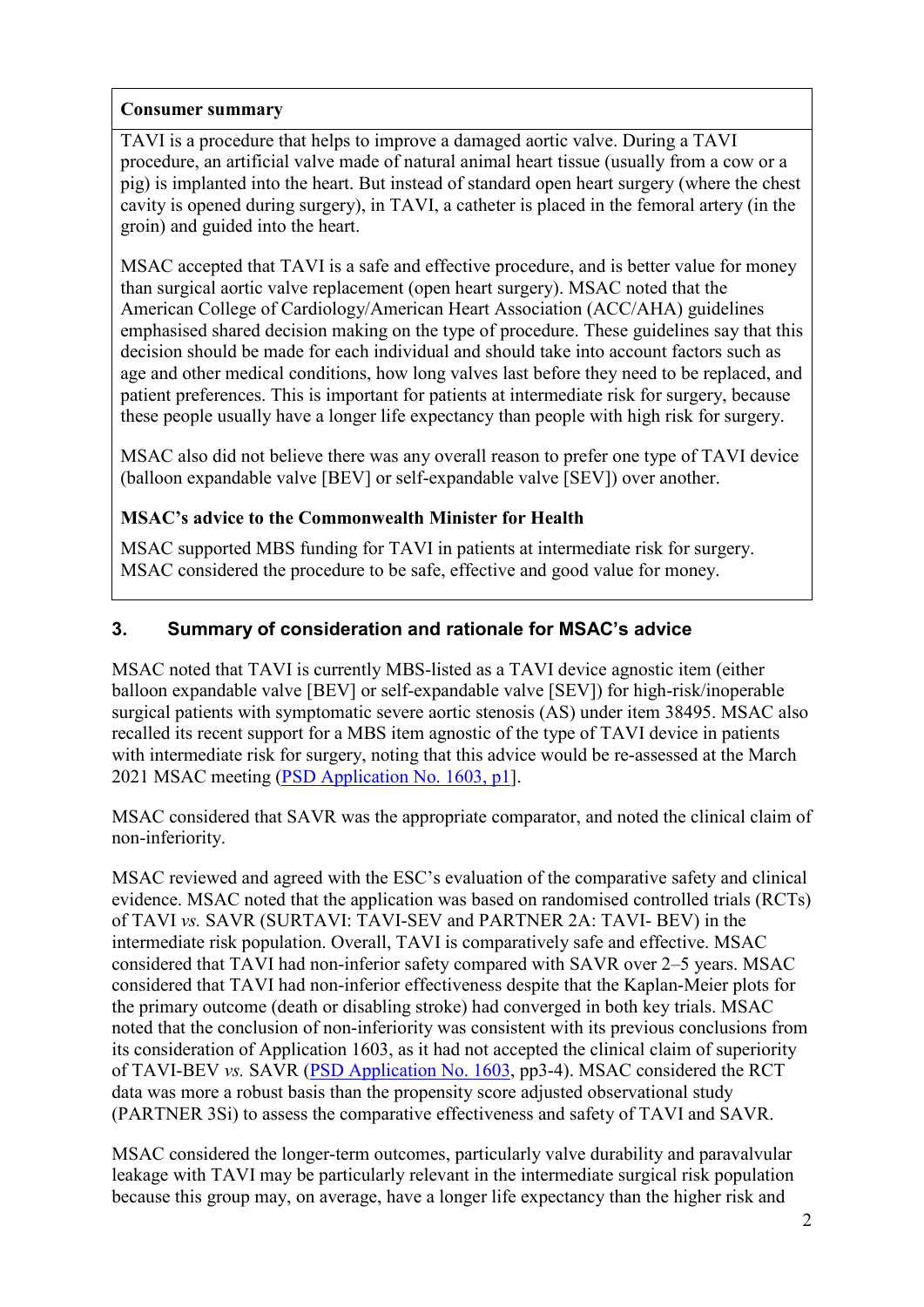inoperable population. MSAC noted the applicant's pre-MSAC response, which highlighted 10-year follow-up data regarding safety and durability of TAVI from registry data.

MSAC noted that the RCTs used older generation TAVI devices. MSAC noted that there is no RCT comparing the older generation of devices with the newer devices available in Australia. MSAC considered the two published meta-analyses (Tummala 2017 and Ando 2016) and an indirect comparison of the older and new TAVI devices (performed by the commentary). MSAC considered that the indirect comparison should be interpreted with caution. MSAC concluded that these suggested the newer devices (Evolut R and SAPIEN 3) were largely similar to the corresponding older devices in the RCTs (Corevalve and SAPIEN XT). The pre-MSAC response presented additional observational evidence to support its claim that the Evolut R and Evolut PRO devices had similar clinical outcomes. MSAC noted that newer TAVI devices were designed to reduce paravalvular leakage. MSAC noted the pre-MSAC response claimed that outcomes with TAVI will continue to improve due to valve development and improvements in the TAVI procedure. However, MSAC agreed with ESC and considered that there are limited data on whether outcomes are improving with newer generation TAVI devices.

MSAC noted that the cost-minimisation analysis showed that TAVI would result in cost savings to the health system when compared with SAVR. However, these savings may depend on the volume of procedures done as patients tend to have shorter hospital admissions when undergoing TAVI with operators and hospitals that performed a lot of TAVI procedures. MSAC noted that the cost-minimisation analysis depends on the health-related differences associated with faster physical recovery from TAVI than from SAVR, as this is reflected in the shorter length of hospitalisation following TAVI than following SAVR. MSAC recalled that this was a similar driver in the cost-effectiveness analyses of TAVI-BEV *vs.* SAVR in Application 1603.

MSAC noted the financial estimates showing cost savings to the MBS. MSAC noted that TAVI would increase costs to the MBS if it increases the total number of aortic valve replacement procedures by greater than 39%. MSAC noted that the pre-ESC response had reiterated that the projected cost savings were appropriate and that the risk of leakage into low risk populations was unlikely as patients' surgical risk would be appropriately assessed by a Heart Team. **REDACTED**. MSAC noted that the number of TAVI procedures subsidised by the MBS for the high risk and inoperable population was similar to SAVR procedures. MSAC considered TAVI use may soon exceed that of SAVR on the MBS. Therefore, MSAC concluded there is some uncertainty regarding the potential financial implications.

MSAC noted that the 2017 European Society of Cardiology and the European Association for Cardio-Thoracic Surgery Guidelines for Valvular Heart Disease considered that SAVR is generally preferred in patients under 75 years old. This is because the long-term durability of TAVI devices is unknown, with only preliminary data showing TAVI devices may last at least 5 years without any signs of early degeneration. MSAC also noted the applicant's pre-MSAC response, which highlighted recent clinical guidelines issued by the American College of Cardiology/American Heart Association (ACC/AHA), stating that in (Otto 202[1](#page-2-0))<sup>1</sup>:

- patients aged  $\leq 65$  years or with life expectancy  $\geq 20$  years: SAVR is preferred
- patients aged >80 years or with life expectancy <10 years: TAVI is preferred

<span id="page-2-0"></span><sup>&</sup>lt;sup>1</sup> Otto CM *et al.* 2021 ACC/AHA Guideline for the Management of Patients With Valvular Heart Disease: Executive Summary: A Report of the American College of Cardiology/American Heart Association Joint Committee on Clinical Practice Guidelines. *Circulation.* 2021;143(5):e35-e71.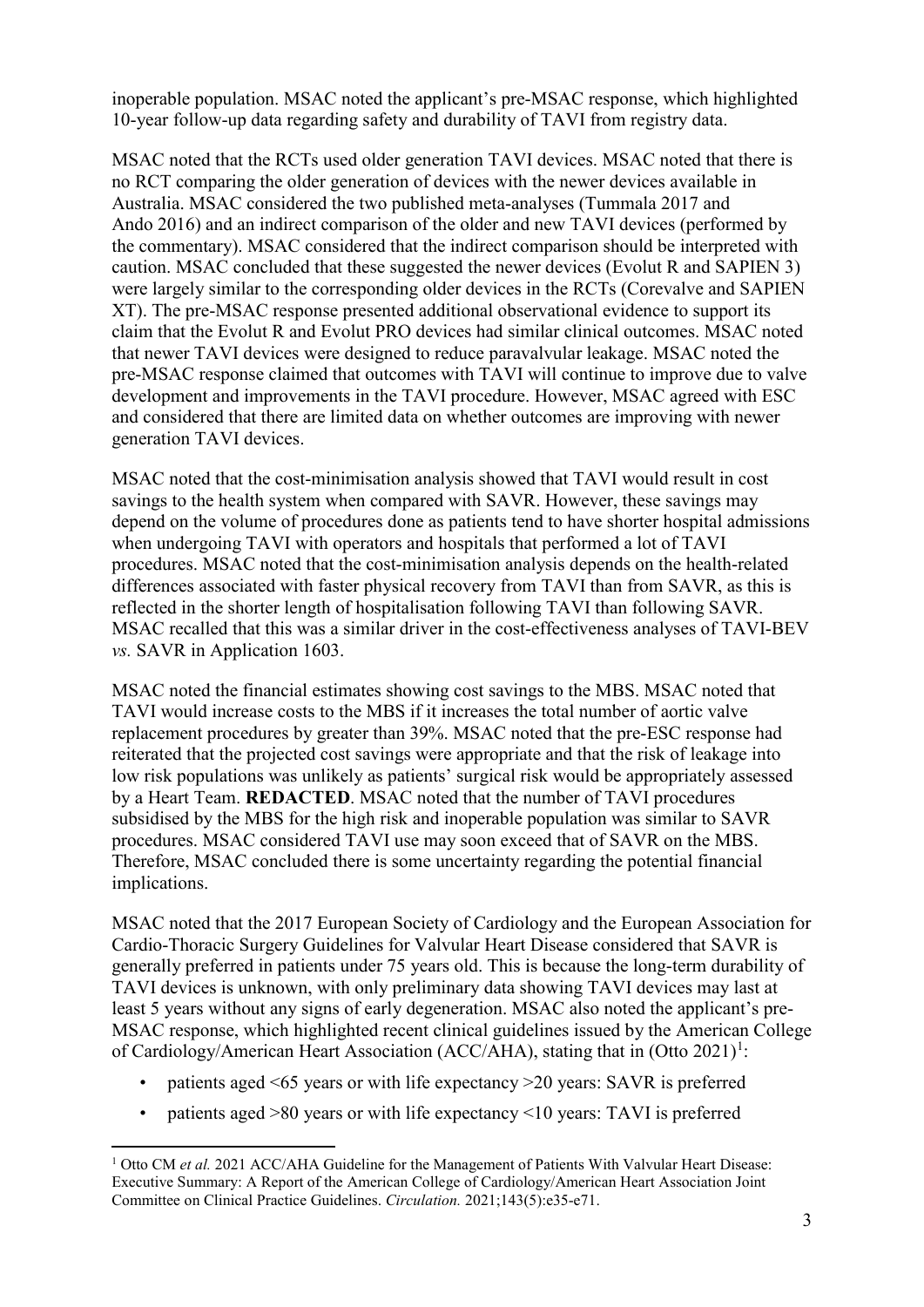• symptomatic patients aged 65–80 years with no contraindication to transfemoral TAVI: SAVR or transfemoral TAVI is recommended after shared decision making.

MSAC noted ACC/AHA guidelines emphasised shared decision making regarding procedure choice. The ACC/AHA guidelines state that this decision must be individualised based on the specific operative risk in each patient, clinical factors such as age and comorbid conditions, valve durability, and patient preferences. Durability, safety and effectiveness may improve with newer-generation TAVI devices, however MSAC considered that this has not been demonstrated. MSAC did not consider that an age restriction would be appropriate. MSAC noted the requirement to involve the heart team before a TAVI procedure, and that these heart team discussions should help guide the patient to the appropriate choice.

MSAC noted supportive consumer feedback emphasising the importance of a less invasive procedure, fewer complications (bleeding and atrial fibrillation) faster recovery and shorter hospital stay. MSAC also noted consultation feedback from a TAVI manufacturer that was not supportive of the application and claimed that TAVI-BEV was superior to TAVI-SEV, which MSAC has not accepted.

MSAC considered that monitoring and review of utilisation is important, and that high surgical risk and intermediate surgical risk patients should have separate MBS item numbers to facilitate monitoring. MSAC reaffirmed that the item should be reviewed after 12-24 months.

MSAC concluded that this item should be device agnostic, similar to the current MBS item for TAVI (and SAVR). MSAC did not consider that there was sufficient high quality direct evidence from randomised trials comparing TAVI-BEV and TAVI-SEV to support a difference in comparative safety or effectiveness, nor to support a price advantage for one type of TAVI device over another. A device agnostic approach was supported by the TAVI Accreditation Committee.

### **4. Background**

### *TAVI high-risk and inoperable applications (MSAC 1361 series)*

TAVI is currently MBS listed for the treatment of symptomatic severe AS, performed via transfemoral delivery, unless transfemoral delivery is contraindicated or not feasible for patients who, as a result of a TAVI Case Conference, have been assessed as having an unacceptably high risk for surgical aortic valve replacement (SAVR) and are recommended as being suitable to receive TAVI. The current MBS item is device agnostic and does not limit subsidy to a specific TAVI device. MSAC supported the current MBS listing of TAVI at its March 2016 meeting [\(MSAC Application 1361.2 Public Summary Document \[PSD\]](http://www.msac.gov.au/internet/msac/publishing.nsf/Content/1361.2-public)  [2016,](http://www.msac.gov.au/internet/msac/publishing.nsf/Content/1361.2-public) p1).

#### *TAVI intermediate risk application (MSAC 1603)*

At its November 2020 meeting, MSAC considered a device-specific application [\(MSAC](http://www.msac.gov.au/internet/msac/publishing.nsf/Content/1603-public)  [Application 1603\)](http://www.msac.gov.au/internet/msac/publishing.nsf/Content/1603-public) to fund TAVI using a balloon-expandable valve (BEV) for the intermediate risk population. This application made the clinical claim that TAVI using a TAVI-BEV system (SAPIEN 3) is superior to SAVR in intermediate risk patients [\(MSAC](http://www.msac.gov.au/internet/msac/publishing.nsf/Content/5C3844FD549800CBCA25849300087D9F/$File/1603%20Final%20PSD_Nov2020_redacted.pdf)  [Application Form 1603 PSD,](http://www.msac.gov.au/internet/msac/publishing.nsf/Content/5C3844FD549800CBCA25849300087D9F/$File/1603%20Final%20PSD_Nov2020_redacted.pdf) p19).

MSAC supported the creation of a new MBS item for TAVI using a BEV system for patients with symptomatic severe AS at intermediate risk for surgery on the grounds of acceptable safety, effectiveness and cost effectiveness compared with SAVR. Consistent with the current MBS item for TAVI (item 38495), MSAC supported an MBS item agnostic of the type of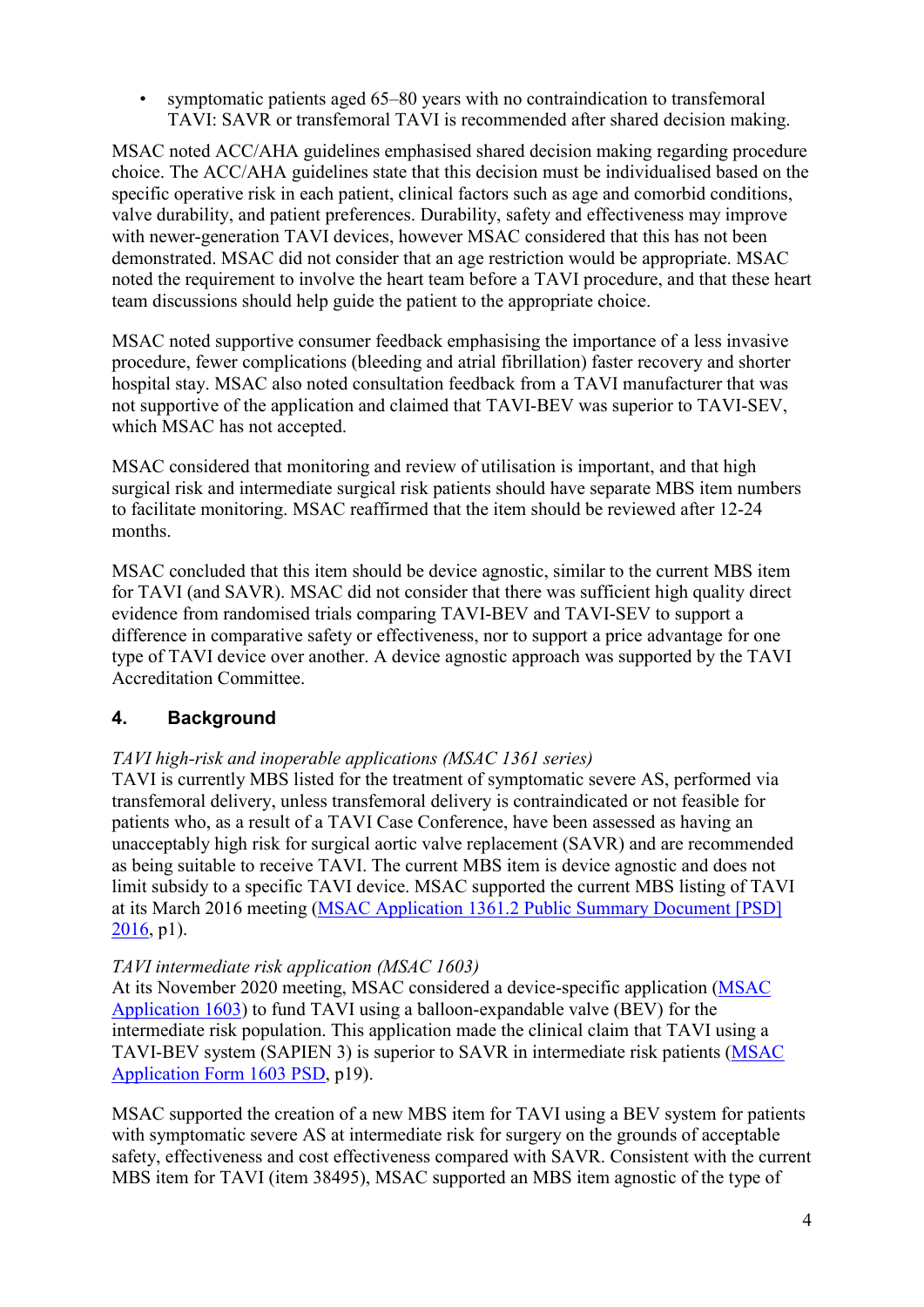TAVI device, noting that this advice would be re-assessed at the March 2021 MSAC meeting consideration of the TAVI device agnostic application in intermediate risk for surgery (MSAC Application 1652).

Overall, MSAC concluded that superiority of TAVI-BEV *vs.* SAVR was not adequately justified over the longer-term results from propensity score analysis. MSAC considered that superiority of TAVI-BEV *vs.* SEV was not adequately justified.

MSAC noted that the revised modelling provided in the pre-MSAC response showed that TAVI-BEV is dominant (i.e. cheaper and more effective), even with a TAVI device cost of **\$redacted**. However, MSAC noted that the higher Prosthesis List benefit (proposed **\$redacted** for TAVI-BEV compared with the current benchmark of \$22,932 for TAVI-BEV and SEV) is not justified as the 5-year follow-up results from propensity score analysis were not a sufficient basis to conclude superiority of TAVI-BEV over SAVR. In addition, MSAC noted there is the precedent set for similar clinical performance and thus the same benefit across TAVI device options in high risk populations should be the default position in the intermediate risk population. MSAC considered there was no basis to award a higher benefit for one device when the Prostheses List had other devices at a lower benefit. MSAC noted that the pre-MSAC response indicated that the **\$redacted** includes consumables so there would be no net change to price within the private sector (previously purchased by private hospitals and/or patients).

MSAC recommended that the item should be reviewed after 12-24 months.

MSAC noted the need for consistency in MSAC's advice for applications 1652 (TAVI device agnostic application) and 1603 (TAVI-BEV). MSAC considered it would re-assess the decision to support an MBS item agnostic of the type of TAVI after its March 2021 meeting, depending on the outcome of the TAVI device agnostic application in intermediate risk for surgery (MSAC [Application 1652\)](http://www.msac.gov.au/internet/msac/publishing.nsf/Content/1652-public). MSAC noted that the process allows MSAC to deal with each application on its merits while acknowledging future applications.

#### *Comparison of TAVI-related applications*

A comparison of the current ADAR (1652) with Application 1603 and Application 1361.2 in the high risk/inoperable populations is presented in [Table 1.](#page-5-0)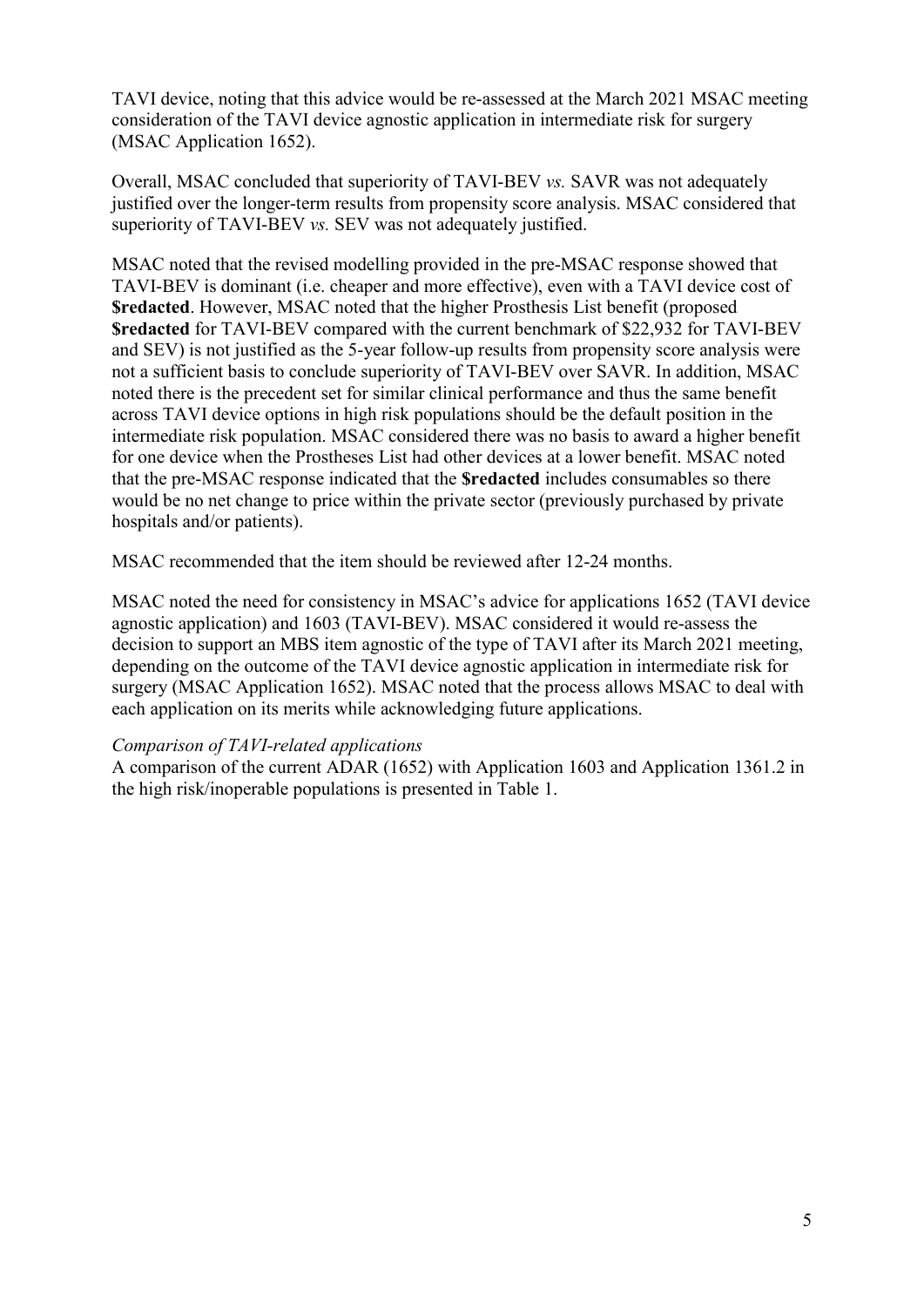<span id="page-5-0"></span>

| Parameter                                       | <b>MSAC 1652 (current application)</b>                                           | MSAC1603 (November 2020)                                                                                                                    | MSAC 1361.2 (March 2016)                                                                                                                                           |
|-------------------------------------------------|----------------------------------------------------------------------------------|---------------------------------------------------------------------------------------------------------------------------------------------|--------------------------------------------------------------------------------------------------------------------------------------------------------------------|
| Intervention                                    | TAVI-BEV-and TAVI-SEV                                                            | TAVI-BEV                                                                                                                                    | TAVI-BEV-and TAVI-SEV                                                                                                                                              |
| Patient population                              |                                                                                  | Intermediate risk patients as determined by Heart Team Intermediate risk patients as determined by Heart Team                               | High-risk and inoperable patients (not described)                                                                                                                  |
| Comparator                                      | <b>SAVR</b>                                                                      | SAVR and TAVI-SEV                                                                                                                           | SAVR and medical management                                                                                                                                        |
| Clinical evidence<br>used for economic<br>model | Length of stay from PARTNER 2A and SURTAVI RCTs 1-year outcomes from PARTNER 3Si |                                                                                                                                             | 5-year data from the PARTNER trial. The<br>numerically different overall survival estimates<br>following TAVI and SAVR were not statistically<br>significantly     |
| Clinical claim                                  | Non-inferior effectiveness and safety vs. SAVR                                   | Superior effectiveness vs. SAVR (composite outcome: death,<br>stroke, aortic regurgitation)<br>No claim vs. TAVI-SEV                        | Superior effectiveness vs. SAVR (not accepted<br>by MSAC) and medical management. Inferior<br>safety vs. medical management. Different safety<br>profile vs. SAVR. |
| Economic<br>evaluation                          | Cost-minimisation analysis                                                       | Cost-utility analysis                                                                                                                       | Cost-utility analysis                                                                                                                                              |
| <b>Health states</b>                            | Not applicable                                                                   | 3 states<br>Alive, no disabling stroke                                                                                                      | 3 states<br>Alive, standard follow-up                                                                                                                              |
|                                                 |                                                                                  | Alive, disabling stroke                                                                                                                     | Alive, with major stroke                                                                                                                                           |
|                                                 |                                                                                  | Dead<br>3)                                                                                                                                  | 3)<br>Dead                                                                                                                                                         |
|                                                 |                                                                                  | The model adjusted for baseline cerebrovascular disease<br>$(9.4%)$ to account for the likelihood that patients have had a<br>prior stroke. | No adjustment for pre-existing complications<br>lwas made.                                                                                                         |
| Time horizon                                    | Short term                                                                       | 10 years (base-case). 5 and 20-year time horizon presented in<br>sensitivity analyses                                                       | 5-years presented in the base-case and 10-<br>years was presented in sensitivity analyses                                                                          |
| Prosthesis cost                                 | TAVI: \$22,932                                                                   | TAVI-BEV: \$redacted                                                                                                                        | TAVI: \$33,348                                                                                                                                                     |
|                                                 | SAVR: \$7,099                                                                    | SAVR: \$9,079                                                                                                                               | SAVR: \$6,738                                                                                                                                                      |
|                                                 |                                                                                  | Included in for all patients in cost-minimisation analysis ADAR included prosthesis costs for public patients only                          | ADAR included prosthesis costs for all patients                                                                                                                    |

#### **Table 1 Comparison of TAVI applications to MSAC**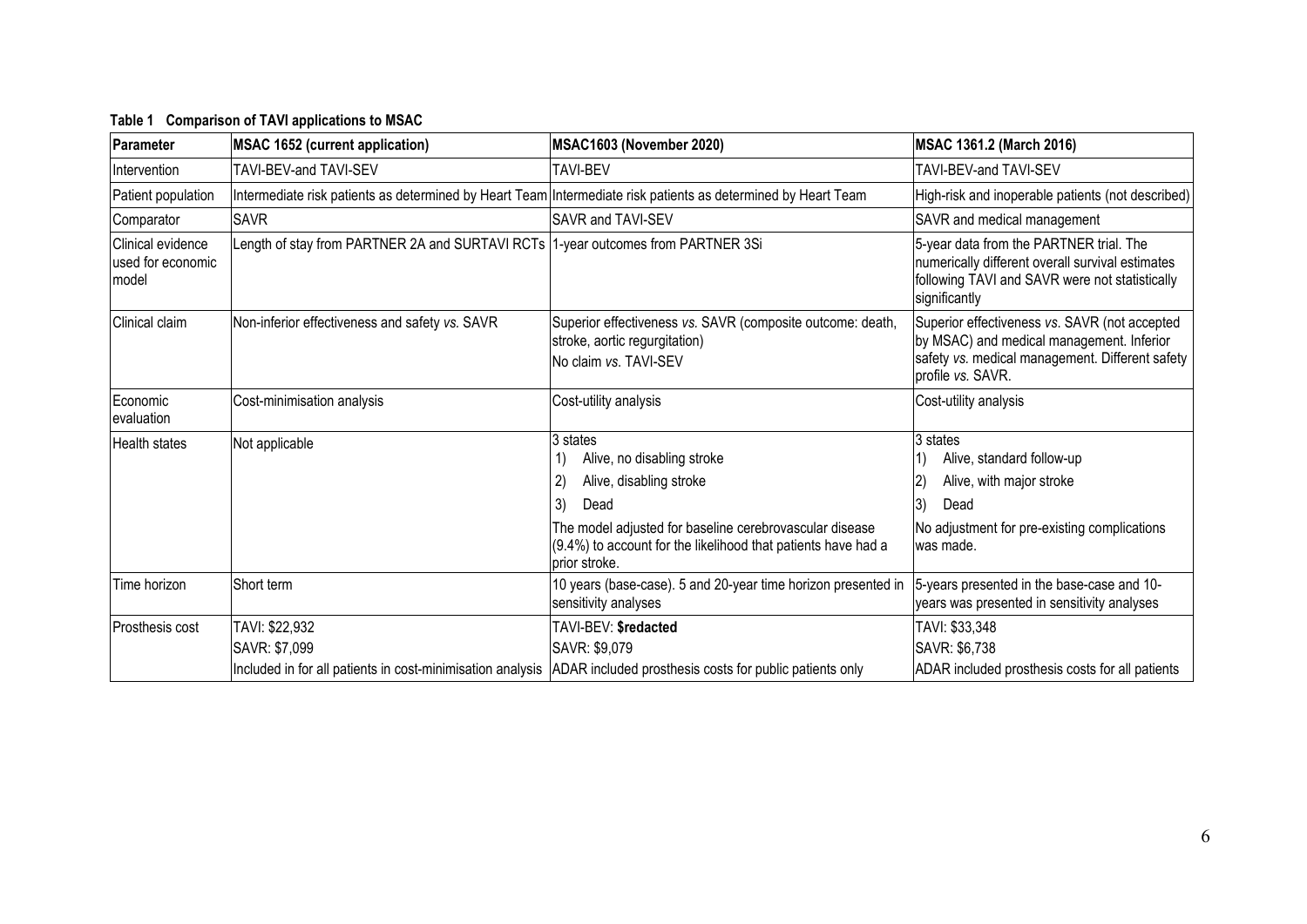| Parameter                                                                                  | <b>MSAC 1652 (current application)</b>                                              |              |                 |                             |                                  |                   | <b>MSAC1603 (November 2020)</b>                                                                                                       |             |      |                                    |                                  |                  |                                                            | MSAC 1361.2 (March 2016)                                                                                                        |             |                   |  |
|--------------------------------------------------------------------------------------------|-------------------------------------------------------------------------------------|--------------|-----------------|-----------------------------|----------------------------------|-------------------|---------------------------------------------------------------------------------------------------------------------------------------|-------------|------|------------------------------------|----------------------------------|------------------|------------------------------------------------------------|---------------------------------------------------------------------------------------------------------------------------------|-------------|-------------------|--|
| Length of stay                                                                             | Source                                                                              | <b>TAVI</b>  |                 | <b>SAVR</b>                 |                                  | Diff. /Ratio      | Source                                                                                                                                | <b>TAVI</b> |      | <b>SAVR</b>                        |                                  | Diff. /Ratio     | Source                                                     | <b>TAVI</b>                                                                                                                     | <b>SAVR</b> | Diff./Ratio       |  |
|                                                                                            | Meta-analysis                                                                       | days         | Mean: 6.0       | Mean: 10.3<br>days          |                                  | 4.2 days<br>1:1.7 | BEV: Partner 3Si Median: 4 days<br>naïve                                                                                              |             |      | Median:<br>9 days                  |                                  | 5 days<br>1:2.25 | <b>Yong 2012</b>                                           | 6.2 days                                                                                                                        | 12 days     | 5.8 days<br>1:2.0 |  |
|                                                                                            | PARTNER 2A                                                                          | Mean:<br>6.3 |                 | Mean:<br>10.7               |                                  | 5 days<br>1:2.25  | comparison<br><b>SEV: SURTAVI</b><br><b>RCT</b>                                                                                       | ±4.85       |      | Mean: 5.75 days Mean: 9.75<br>days |                                  | 4 days           | <b>PARTNER</b><br><b>I</b> trial                           | 8 days                                                                                                                          | 12 days     | 4 days<br>1:1.5   |  |
|                                                                                            | SURTAVI RCT Mean: 5.75                                                              |              | days $\pm 4.85$ | Mean: 9.75<br>days<br>±8.03 |                                  | 4 days<br>1:1.7   |                                                                                                                                       |             |      | ±8.03                              |                                  | 1:1.7            | MSAC accepted estimate from PARTNER trial<br>(Smith 2011). |                                                                                                                                 |             |                   |  |
| Hospitalisation cost                                                                       | TAVI: \$28,170<br>SAVR: \$47,843                                                    |              |                 |                             | TAVI: \$21,944<br>SAVR: \$49,375 |                   |                                                                                                                                       |             |      |                                    | TAVI: \$24,328<br>SAVR: \$48,655 |                  |                                                            |                                                                                                                                 |             |                   |  |
| Calculation of SAVR Daily cost of \$4,660 (from NHCDC 2017-18) multiplied<br>hospital cost | SAVR length of stay. Inflated to 2020 costs. AR-DRG<br>codes used: F04A, F04B, F04C |              |                 |                             |                                  |                   | <b>REDACTED.</b><br>Calculated from NHCDC costs.<br>AR-DRG codes used: REDACTED.<br>IAR-DRG codes used: F04A                          |             |      |                                    |                                  |                  |                                                            |                                                                                                                                 |             |                   |  |
| Calculation TAVI of<br>hospital costs                                                      | Daily cost (\$4,660) multiplied by TAVI length of stay.                             |              |                 |                             |                                  |                   | 44% of SAVR cost. Based on the median length of hospital<br>stay for TAVI-BEV (4-days) vs. SAVR patients (9-days) from<br>PARTNER S3i |             |      |                                    |                                  |                  |                                                            | Based on TAVI/SAVR length of stay ratio from<br>unpublished data by Yong (2012). MSAC<br>accepted 1:1.5 from the PARTNER trial. |             |                   |  |
| Utilisation                                                                                |                                                                                     | 2021         | 2022            | 2023                        | 2024                             | 2025              | <b>REDACTED</b>                                                                                                                       |             |      |                                    |                                  |                  | Not applicable                                             |                                                                                                                                 |             |                   |  |
|                                                                                            | Eligible<br>(MBS)                                                                   | 418          | 425             | 433                         | 440                              | 447               |                                                                                                                                       | 2021<br>483 | 2022 | 2023<br>507                        | 2024                             | 2025<br>531      |                                                            |                                                                                                                                 |             |                   |  |
|                                                                                            | Uptake                                                                              | 293          | 298             | 303                         | 308                              | 313               | Uptake<br>(private)                                                                                                                   |             | 495  |                                    | 519                              |                  |                                                            |                                                                                                                                 |             |                   |  |
|                                                                                            |                                                                                     |              |                 |                             |                                  |                   | Uptake<br>(public)                                                                                                                    | 310         | 318  | 326                                | 334                              | 342              |                                                            |                                                                                                                                 |             |                   |  |

Source: Compiled during the evaluation from Application 1652 ADAR; Application 1603 PSD; Application 1360, ADAR; Application 1361 PSD and Application 1361.2 PSD.

ADAR = Applicant Developed Assessment Report; AR-DRG = Australian refined diagnosis-related groups; BEV = balloon expandable valve; Diff = difference; NHCDC = National Hospital Cost Data Collection; PSD = Public Summary Document; RCT = randomised controlled trial; SAVR = surgical aortic valve replacement; SEV = self-expanding valve; TAVI = transcatheter aortic valve implantation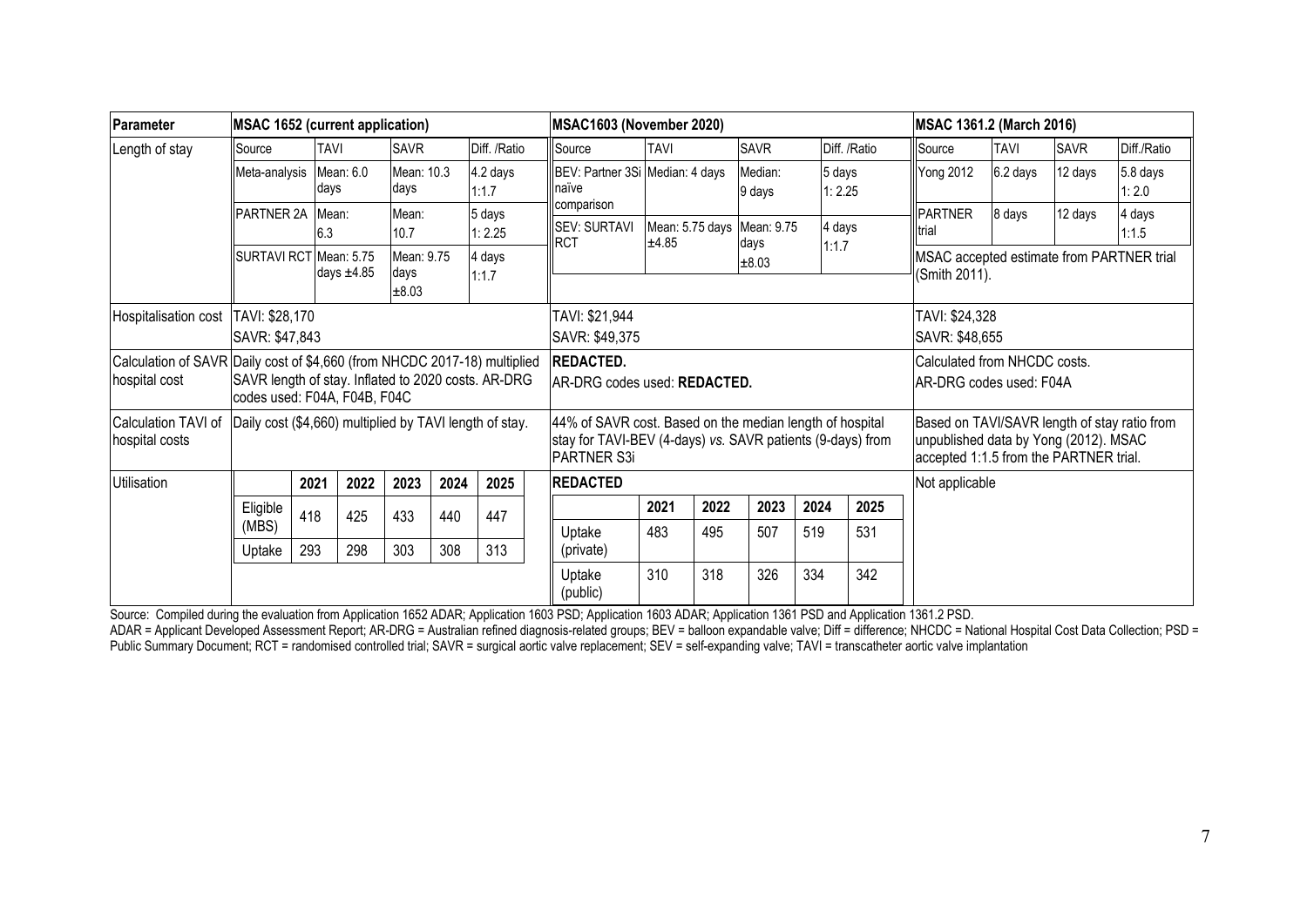#### *PvA-TAVI high-risk and inoperable application* **REDACTED.**

**Table 2 PvA snapshot analysis of TAVI: 01 November 2017 to 31 July 2020 [Redacted]**

#### **REDACTED.**

**[Figure 1](#page-7-0)** presents the MBS utilisation of SAVR items (38488 and 38489) and TAVI (item 38489).



<span id="page-7-0"></span>**Figure 1 MBS utilisation of SAVR (items 38488 and 38489) and TAVI (item 38489)** 

Source: Medicare Item Reports, Services Australia. Extracted 15 February 2021

MBS = Medicare Benefits Schedule; SAVR = surgical aortic valve replacement; TAVI = Transcatheter Aortic Valve Implantation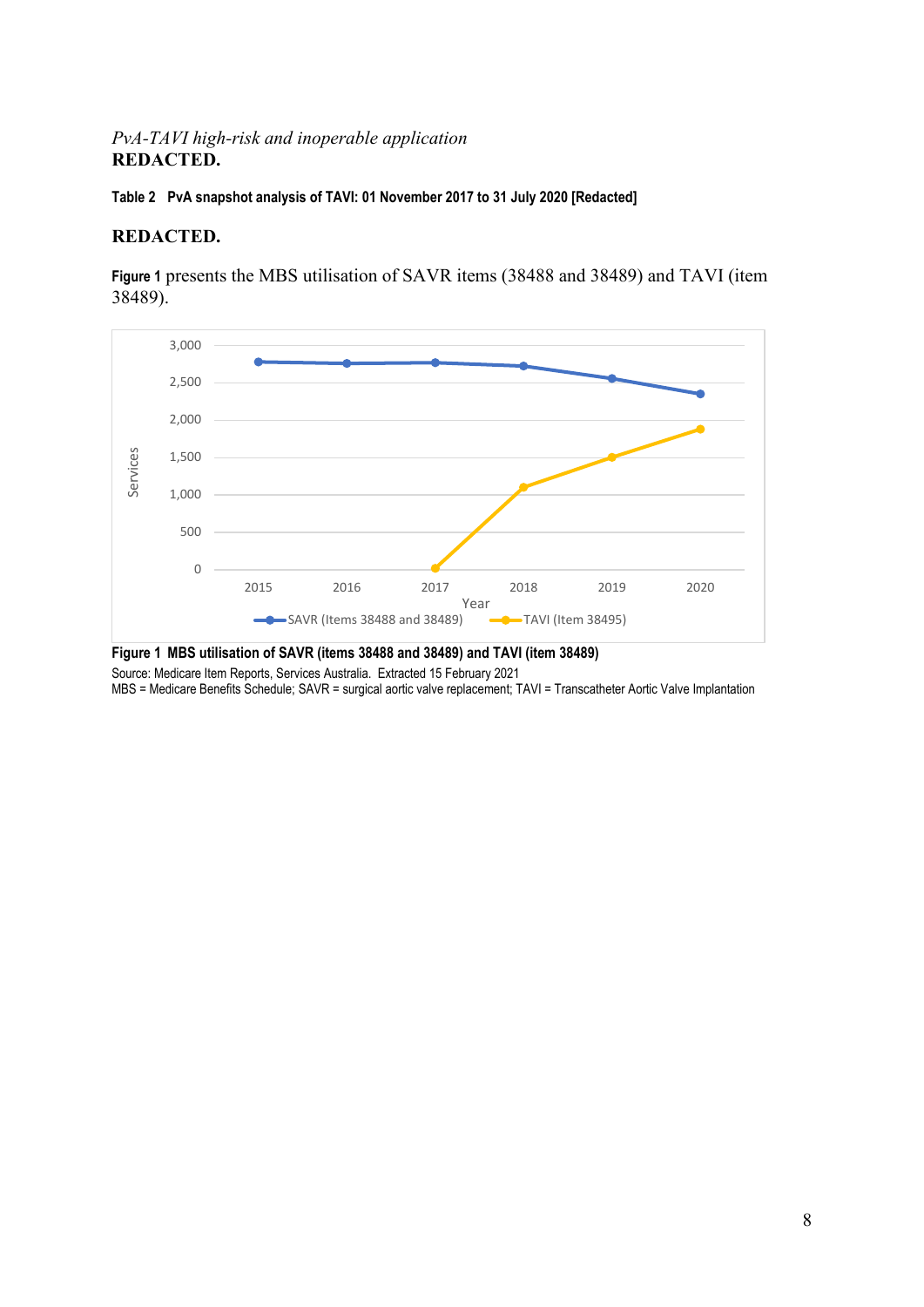# **5. Prerequisites to implementation of any funding advice**

[Table 3](#page-8-0) presents the TAVI devices registered on the ARTG. There are three TAVI systems that are registered for patients at all levels of surgical risk: Medtronic's Evolut R and Evolut PRO, and Edwards Lifesciences SAPIEN 3. The aforementioned TAVI devices are registered as Class III medical devices. The Evolut R, Evolut PRO, Edwards Lifesciences SAPIEN 3, and Portico TAVI devices are listed on the Prosthesis List as at November 2020.

| <b>ARTG</b><br><b>Number</b> | Device name<br>(abbreviated)                | Sponsor                                    | Intended purpose                                                                                                                                                                                                                           | Patient surgical risk in<br><b>TGA</b> registered<br>indication |
|------------------------------|---------------------------------------------|--------------------------------------------|--------------------------------------------------------------------------------------------------------------------------------------------------------------------------------------------------------------------------------------------|-----------------------------------------------------------------|
| 319850                       | CoreValve Evolut<br>PRO system              | Medtronic<br>Australasia Pty Ltd           | Relief of aortic stenosis in<br>patients with symptomatic heart                                                                                                                                                                            | All risk levels                                                 |
| 284003                       | Medtronic CoreValve<br>Evolut R System      | Medtronic<br>Australasia Pty Ltd           | disease due to severe native<br>calcific aortic stenosis who are<br>judged by a heart team,                                                                                                                                                | All risk levels                                                 |
| 284496                       | Edwards SAPIEN 3 Kit                        | Edwards<br>Lifesciences Pty<br>Ltd         | including a cardiac surgeon, to<br>be appropriate for the<br>transcatheter heart valve<br>replacement therapy                                                                                                                              | All risk levels                                                 |
| 254835                       | Portico Transcatheter<br><b>Heart Valve</b> | <b>Abbott Medical</b><br>Australia Pty Ltd | Transcatheter delivery in<br>patients with symptomatic<br>severe native aortic stenosis<br>who are considered high surgical<br>risk                                                                                                        | High risk                                                       |
| 326386                       | LOTUS Edge                                  | <b>Boston Scientific</b><br>Pty Ltd        | To improve aortic valve function<br>for symptomatic patients with<br>severe calcific aortic stenosis<br>(aortic valve area of < 1.0 cm2 or<br>index of $< 0.6$ cm2/m2) who are<br>at high risk for standard surgical<br>valve replacement. | High risk                                                       |

<span id="page-8-0"></span>**Table 3 TAVI devices on the ARTG**

Source: Table 11, p34 of the ADAR and ARTG public summaries for ARTG entries 319850, 284003, 284496, 254835, 326386. ADAR = Applicant Developed Assessment Report; ARTG = Australian Register of Therapeutic Goods; TGA = Therapeutic Goods Administration

The key trials presented in the ADAR used older generation TAVI devices than those currently registered on the ARTG and the listed on the Prosthesis List. [Table](#page-9-0) 4 presents a comparison of the TAVI devices used in the key trials and devices currently registered for use in intermediate-risk patients. The newer devices Evolut PRO and Sapien 3 have additional features designed to reduce paravalvular leakage (Classen [2](#page-8-1)020)<sup>2</sup>.

<span id="page-8-1"></span> <sup>2</sup> Claessen BE, Tang GH, Kini AS, Sharma SK. Considerations for Optimal Device Selection in Transcatheter Aortic Valve Replacement: A Review. JAMA cardiology. 2020 Sep 9.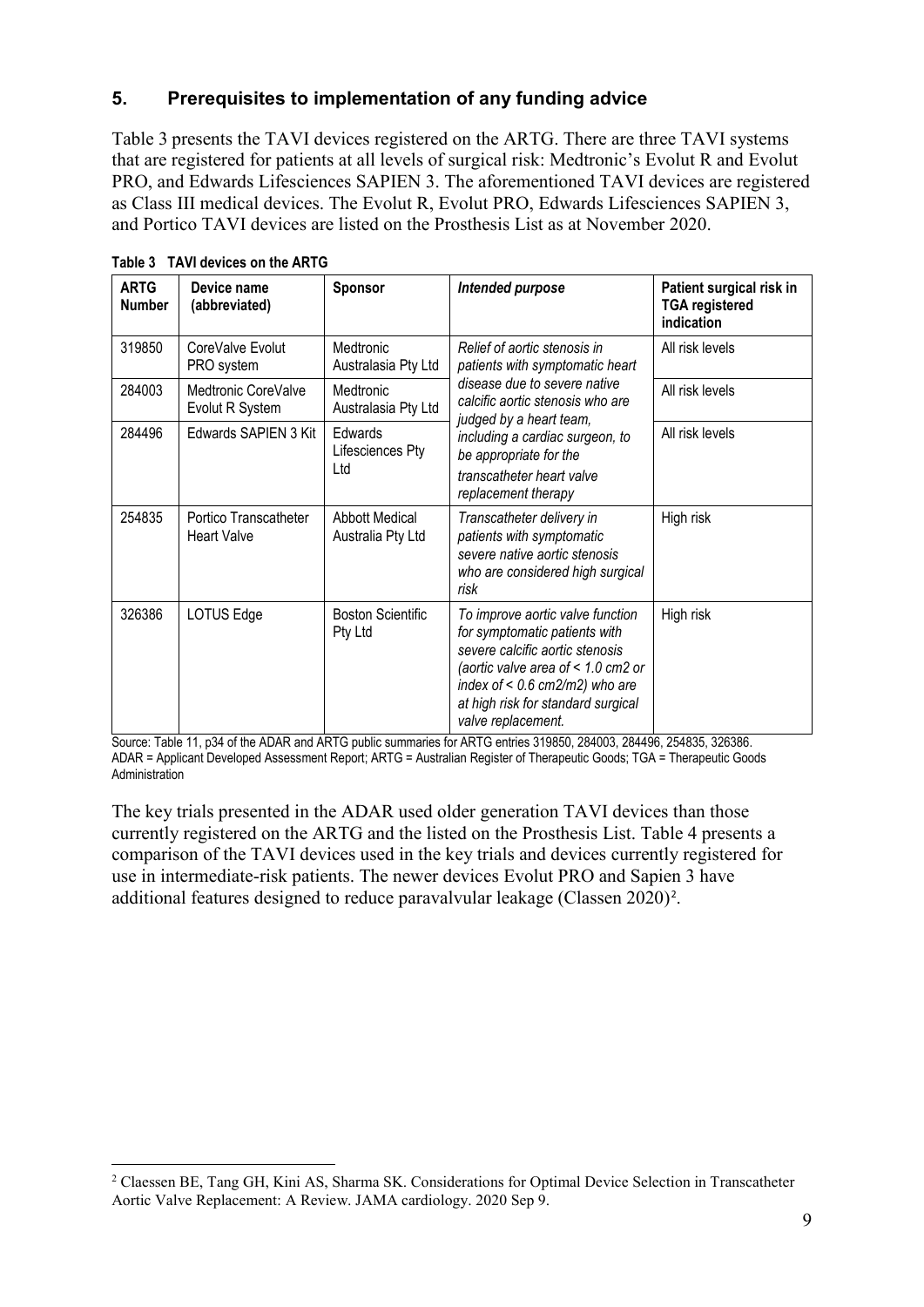| <b>Parameter</b>              | <b>CoreValve</b>       | <b>Evolut R</b>                                       | <b>Evolut PRO</b>                                               | Sapien XT                                                                  | Sapien 3                                                                       |  |
|-------------------------------|------------------------|-------------------------------------------------------|-----------------------------------------------------------------|----------------------------------------------------------------------------|--------------------------------------------------------------------------------|--|
| Prosthesis List<br>(Nov 2020) | No                     | Yes                                                   | Yes                                                             | No                                                                         | Yes                                                                            |  |
| Use in trials                 | Yes                    | Yes                                                   | No                                                              | Yes                                                                        | No                                                                             |  |
| Expansion                     | Self-expanding         | Self-expanding                                        | Self-expanding                                                  | Balloon expandable                                                         | Balloon expandable                                                             |  |
| Frame                         | Nitinol                | Nitinol                                               | Nitinol                                                         | Cobalt-chromium                                                            | Cobalt-chromium                                                                |  |
| Valve tissue                  | Porcine<br>pericardial | Porcine<br>pericardial                                | Porcine<br>pericardial                                          | Bovine pericardial                                                         | Bovine pericardial                                                             |  |
| Valve size<br>(mm)            | 26, 29, 31             | 23, 26, 29, 34                                        | 23, 26, 29                                                      | 23, 26, 29                                                                 | 20, 23, 26, 29                                                                 |  |
| Sheath sixes                  | 18F                    | 14F (23-29 mm)<br>16F (34 mm<br>only)                 | 16F equivalent                                                  | 16F (23 mm)<br>18F (26 mm)<br>20F (29 mm)                                  | 14F (20-26 mm)<br>16F (29 mm)                                                  |  |
| Positioning                   | Supra-annular          | Supra-annular                                         | Supra-annular                                                   | Intra-annular                                                              | Intra-annular                                                                  |  |
| Repositionable                | Yes                    | Yes                                                   | Yes                                                             | No                                                                         | No                                                                             |  |
| Retrievable                   | Yes                    | Yes                                                   | Yes                                                             | <b>No</b>                                                                  | No                                                                             |  |
| New features                  | $\overline{a}$         |                                                       | Outer pericardial<br>skirt to reduce<br>paravalvular<br>leakage | L.                                                                         | Outer skirt<br>surrounding valve<br>frame to reduce<br>paravalvular<br>leakage |  |
| Transvalvular<br>gradient     |                        | May have lower gradients than intra-annular devices.  |                                                                 | May result in higher residual gradients<br>(clinical significance unknown) | particularly in patients with smaller annuli                                   |  |
| Coronary<br>access            | frame lattice          | More difficult due to higher frame height and diamond |                                                                 | Easier due to lower stent frame                                            |                                                                                |  |

<span id="page-9-0"></span>**Table 4 Comparison of older TAVI devices used in the clinical trials and newer devices registered for intermediate risk patients**

Source: Compiled during the evaluation from Table 24, p61; Table 90, p159 of the ADAR; Table 1, pE3 of Classen (2020); and November 2020 Prosthesis List

ADAR = Applicant Developed Assessment Report; F = French sizing (1F = 0.33 mm); Nov = November

### **6. Proposal for public funding**

The MBS item descriptor proposed in the ADAR is given in [Table 5.](#page-10-0)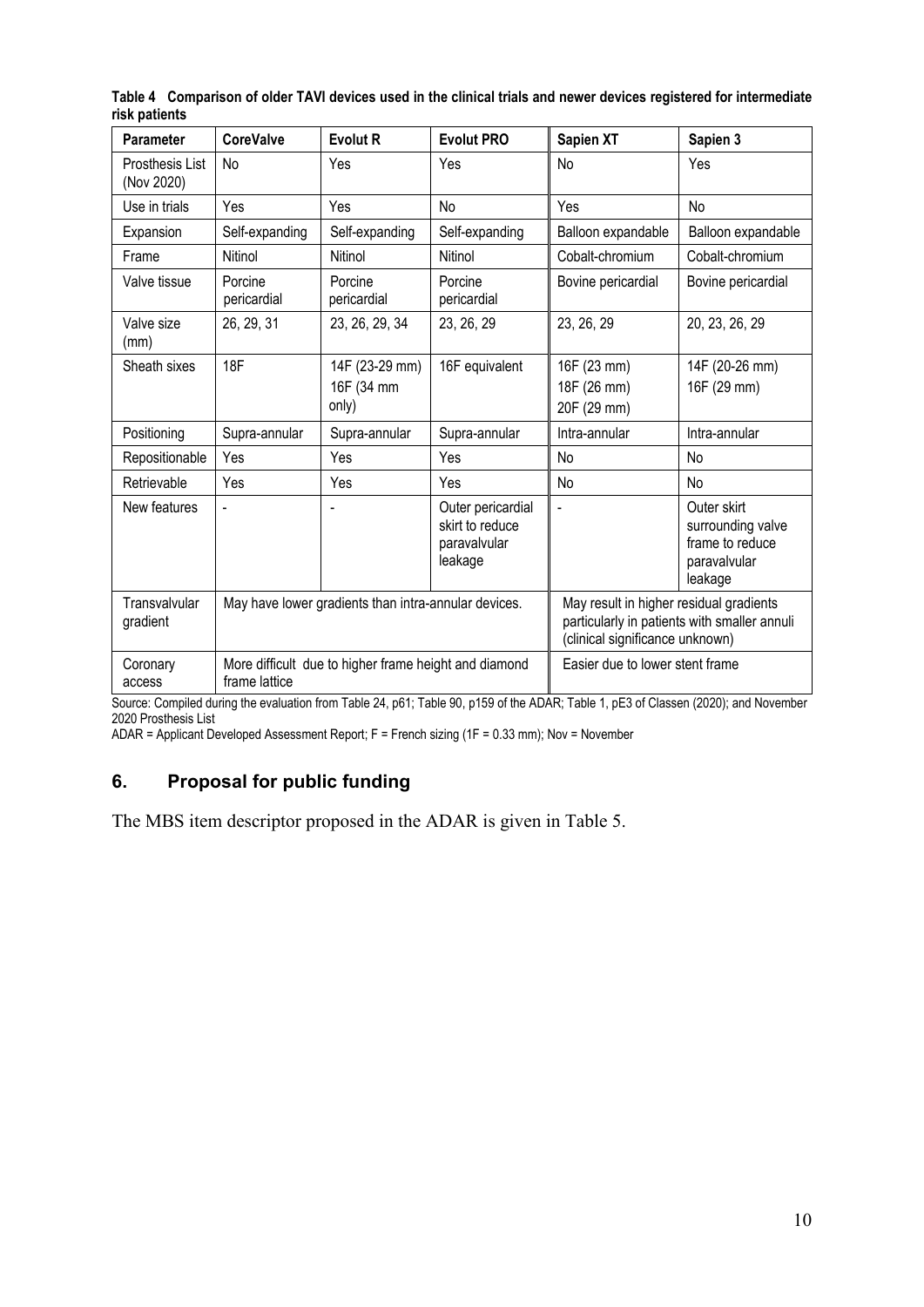#### <span id="page-10-0"></span>**Table 5 Proposed MBS item descriptor (unchanged) and proposed amendment to explanatory notes (abridged)**

Category 3 – THERAPEUTIC PROCEDURES – Surgical Operations

TAVI, for the treatment of symptomatic severe aortic stenosis, performed via transfemoral delivery, unless transfemoral delivery is contraindicated or not feasible, in a TAVI Hospital on a TAVI Patient by a TAVI Practitioner – includes all intraoperative diagnostic imaging that the TAVI Practitioner performs upon the TAVI Patient.

TN.8.135 Transcatheter Aortic Valve Implantation (Item 38495)

A TAVI Patient means a patient who, as a result of a TAVI Case Conference, has been assessed as having an **intermediate a or** unacceptably high risk for surgical aortic valve replacement and is recommended as being suitable to receive the service described in item 38495…"

#### Fee: \$1,476.95

Source: Table 12, p36 of the ADAR. **Bold** = proposed changes to the explanatory notes

ADAR = Applicant Developed Assessment Report; STS-PROM = Society of Thoracic Surgeons Predicted Risk of Mortality Score; TAVI = transcatheter aortic valve implantation;

<sup>a</sup> A patient is defined at intermediate risk of surgery if they meet the following criteria: No more than mild frailty; AND STS-PROM 4-8%; OR One major organ system compromise not to be improved post-operatively; OR Possible procedure-specific impediment

#### **7. Summary of public consultation feedback/consumer Issues**

Public consultation surveys were received from one consumer organisation, a medical device manufacturer and a specialist.

The consumer organisation (Hearts4Heart) was highly supportive of the application. The feedback highlighted that:

- patients are mobile following TAVI and can be discharged relatively quickly after the procedure. Physical recovery from SAVR is much longer. Faster discharge from hospital and faster recovery are highly valued by patients;
- there are several randomised controlled trials supporting the use of TAVI patients irrespective of surgical risk. However, TAVI is only subsidised for patients with a higher surgical risk;
- patients must be assessed by a Heart Team for TAVI. This was considered beneficial for patients, but it was noted that this is not required for SAVR;
- TAVI has similar outcomes to SAVR but patients are less likely to develop atrial fibrillation or experience life-threatening or disabling bleeding; and
- TAVI provides an alternative to SAVR that is less invasive and requires less hospital care (operating theatres, intensive care, and longer stay in hospital).

The competitor medical device manufacturer feedback considered that:

- the SAPIEN 3 TAVI-BEV device should be excluded from the current application as application 1603 for TAVI-BEV was supported by MSAC
- the SAPIEN 3 device is a comparator for SEVs and evaluating the difference between TAVI-BEV and TAVI-SEV is therefore important
- the PARTNER 2A trial is not appropriate as the SAPIEN XT valve (not marketed in Australia) was used and not the SAPIEN 3 valve. PARTNER S3i (Thourani 2016), a propensity score adjusted observational study should instead be used
- TAVI-BEV (SAPIEN 3) is clinically superior to SAVR based on Thourani 2016. TAVI-SEV using the self-expandable valves (SEV) CoreValve and Evolut R are non-inferior to SAVR based on a direct RCT (Reardon 2017)
- the clinical claim was inappropriate and uncertain as it assumed all TAVI valves are non-inferior to SAVR, reiterating the findings of Thourani 2016 and Reardon 2017. The feedback claimed non-inferiority have not been established for the Potico and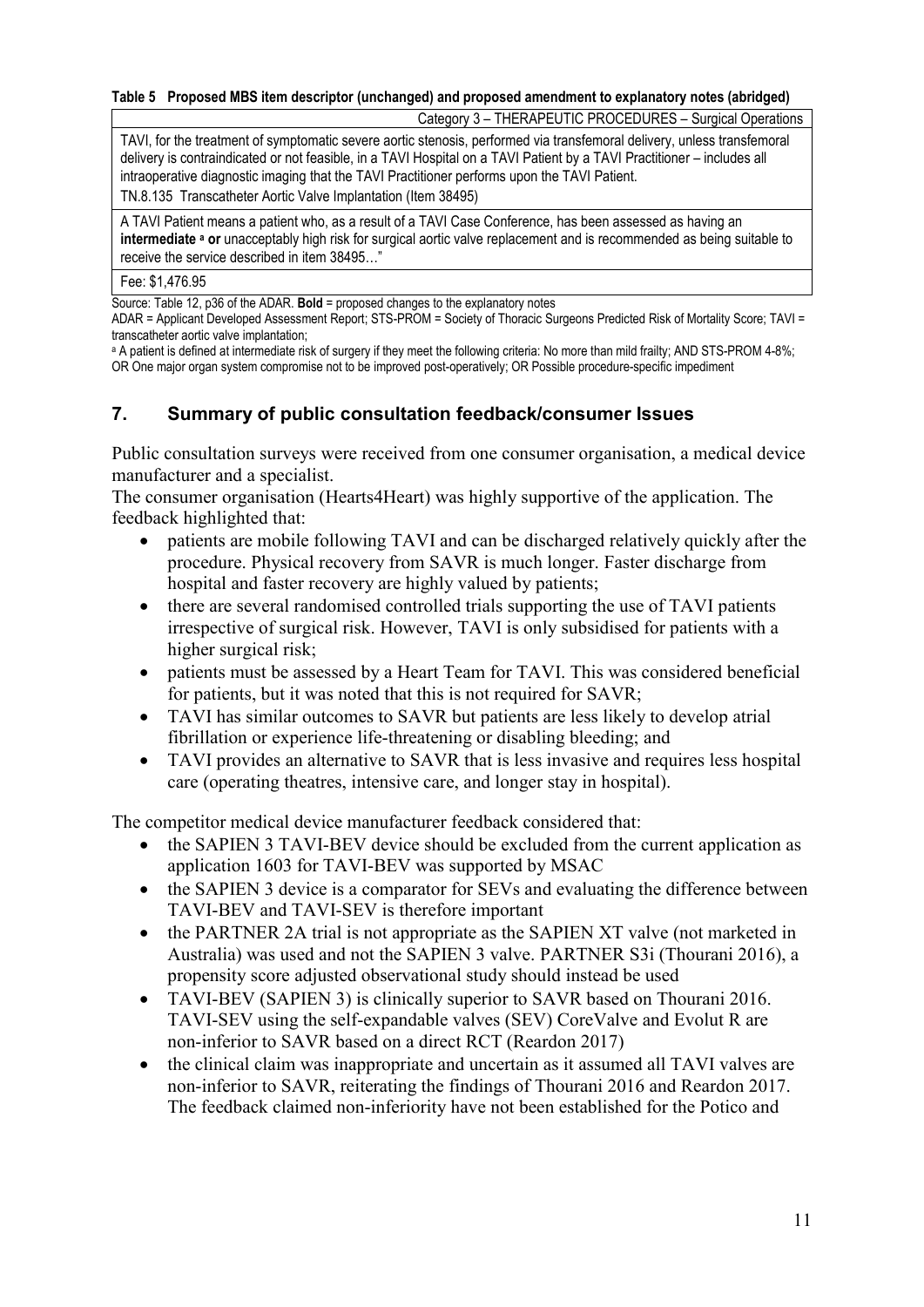Acurate Neo SEVs. The SCOPE I trial (Lanz 2019<sup>[3](#page-11-0)</sup>) reported that TAVI-SEV with ACURATE Neo being inferior compared to TAVI-BEV with SAPIEN 3. The feedback also referred to real-world observational studies Deharo  $(2020)^4$  $(2020)^4$  and van Belle  $(2019)^5$  $(2019)^5$  as supporting differences between SAPIEN 3 and Evolut R.

The specialist who has personally deployed Evolut-R valves into high risk patients, was in favour of the application and considered that the benefits to the patients would be shorter stays in hospital and less morbidity and mortality.

### **8. Proposed intervention's place in clinical management**

#### **Description of Proposed Intervention**

The procedure relevant to this application consists of the transfemoral insertion of a minimally invasive prosthetic heart valve that is positioned within the native aortic annulus. Once in situ, the valve is expanded while the heart is rapidly paced. The procedure is performed under fluoroscopic and transosophageal guidance and under general anaesthesia or sedation and local anaesthetic.

The procedure can be performed using either a self-expandable, mechanically expandable or balloon-expandable device. Once the correct position is confirmed, the heart is again rapidly paced, the balloon or valve is expanded until the device meets native annular walls, and the guide wire, catheter and balloon (if present) are removed.

### **Description of Medical Condition(s)**

Severe aortic stenosis is the abnormal narrowing of the aortic valve, which restricts the flow of blood from the left ventricle of the heart into the aorta. When the heart contracts to pump oxygenated blood from the left ventricle into the aorta, the aortic valve opens. If the aortic valve is narrowed, the heart no longer pumps blood efficiently and therefore, increases the blood pressure inside the left ventricle. In response to the extra workload, the muscle of the left ventricle thickens (concentric hypertrophy) and the chamber itself may eventually balloon out. Left untreated, congestive heart failure develops, and death is likely. This application is relevant to patients with severe, symptomatic aortic stenosis classified as being at intermediate risk for surgery. 'Intermediate risk' is historically defined by a predicted 30 day risk of surgical mortality of 4-8%, based on the Society of Thoracic Surgeons Predicted Risk of Mortality score.

### **Clinical place**

The key difference between the current and proposed clinical management pathway is the addition of TAVI as an alternative to SAVR. The ADAR's clinical management algorithm [\(Figure 2\)](#page-13-0) differed from the Ratified PICO as it included referral to a cardiologist after presentation to a GP, included medical management as an option following referral, and removed repeat aortic valve replacement (with SAVR) following complications. The

<span id="page-11-0"></span> <sup>3</sup> Lanz J, Kim WK, Walther T, et al. Safety and efficacy of a self-expanding versus a balloon-expandable bioprosthesis for transcatheter aortic valve replacement in patients with symptomatic severe aortic stenosis: a randomised non-inferiority trial. Lancet. 2019;394(10209):1619-1628.

<span id="page-11-1"></span><sup>4</sup> Deharo P, Bisson A, Herbert J, et al. Impact of Sapien 3 Balloon-Expandable Versus Evolut R Self-Expandable Transcatheter Aortic Valve Implantation in Patients With Aortic Stenosis: Data From a Nationwide Analysis. Circulation. 2020;141(4):260-268.

<span id="page-11-2"></span><sup>5</sup> Van Belle E, Vincent F, Labreuche J, et al. Balloon-Expandable Versus Self-Expanding Transcatheter Aortic Valve Replacement: A Propensity-Matched Comparison From the FRANCE-TAVI Registry. Circulation. 2020;141(4):243-259.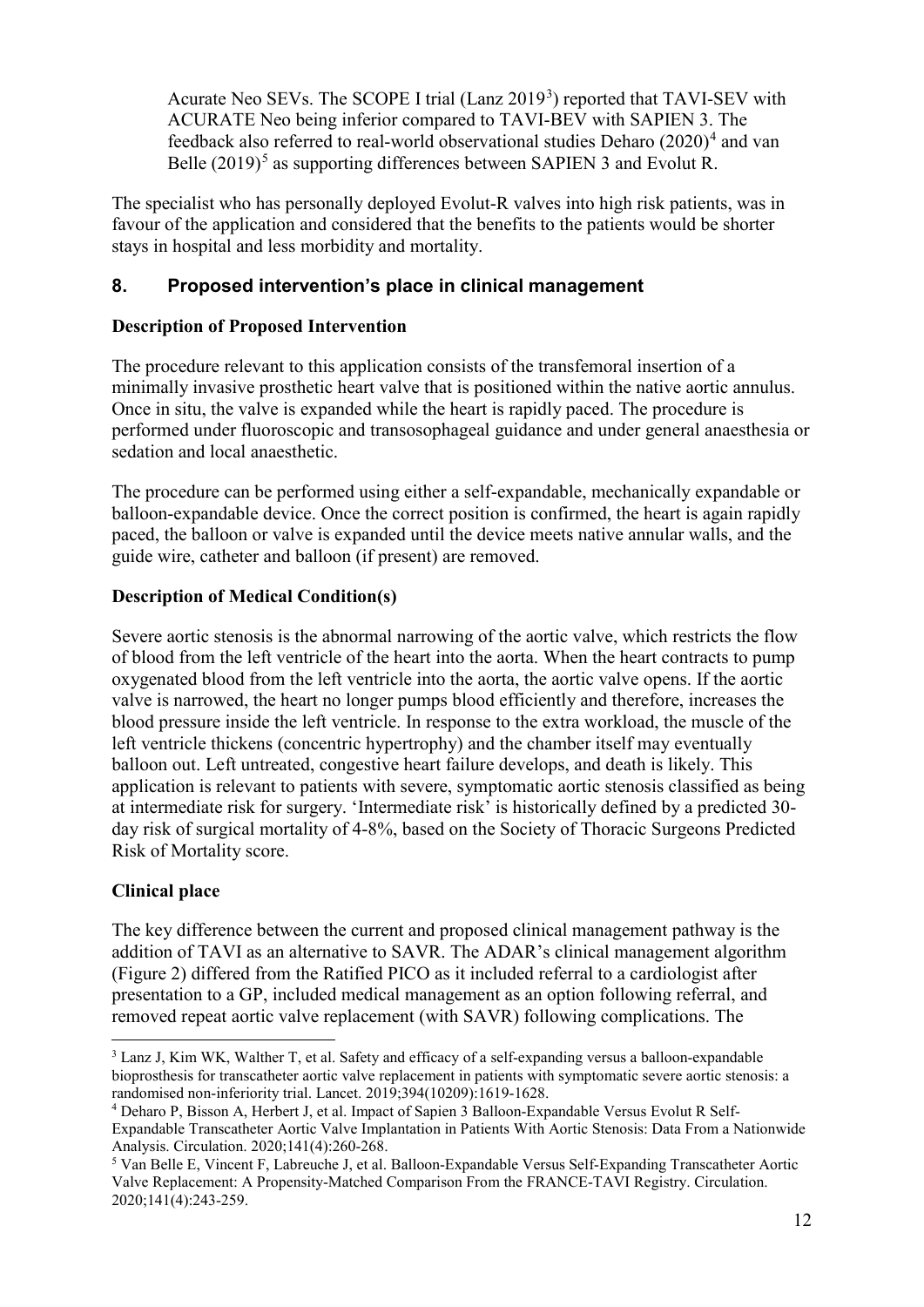Commentary considered the removal of reintervention from the algorithm was not appropriate as the rates of reintervention were numerically (but not statistically significantly) higher in the TAVI arms (relative to SAVR) of the key trials. The Commentary also considered that the inclusion of medical management as a separate pathway that occurs before AS diagnosis may not be reflective of clinical practice as medical management is not a first line therapy for an operable patient.

The Commentary highlighted that the proposed algorithm did not consider the patient's age as an important factor in the choice between SAVR and TAVI-BEV. The European Society of Cardiology (ECS) and the European Association for Cardio-Thoracic Surgery (EACTS) Guidelines for Valvular Heart Disease, considered that SAVR is generally preferred in patients under 75 years and TAVI-BEV in patients 75 years and older. This is because the long-term durability of TAVI devices is unknown, with only preliminary data showing TAVI devices may last at least five-years without any signs of early degeneration (Baumgartner et al.,  $2017)^6$  $2017)^6$ . In comparison, SAVR valves are estimated to last 10 to 15 years. The pre-MSAC response highlighted that the ECS/EACTS guidelines were developed before several studies reported on the long term durability of TAVI valves over 5-10 years follow-up.

<span id="page-12-0"></span> <sup>6</sup> Baumgartner H, Falk V, Bax JJ, et al. 2017 ESC/EACTS Guidelines for the management of valvular heart disease. Eur Heart J. 2017;38(36):2739-2791.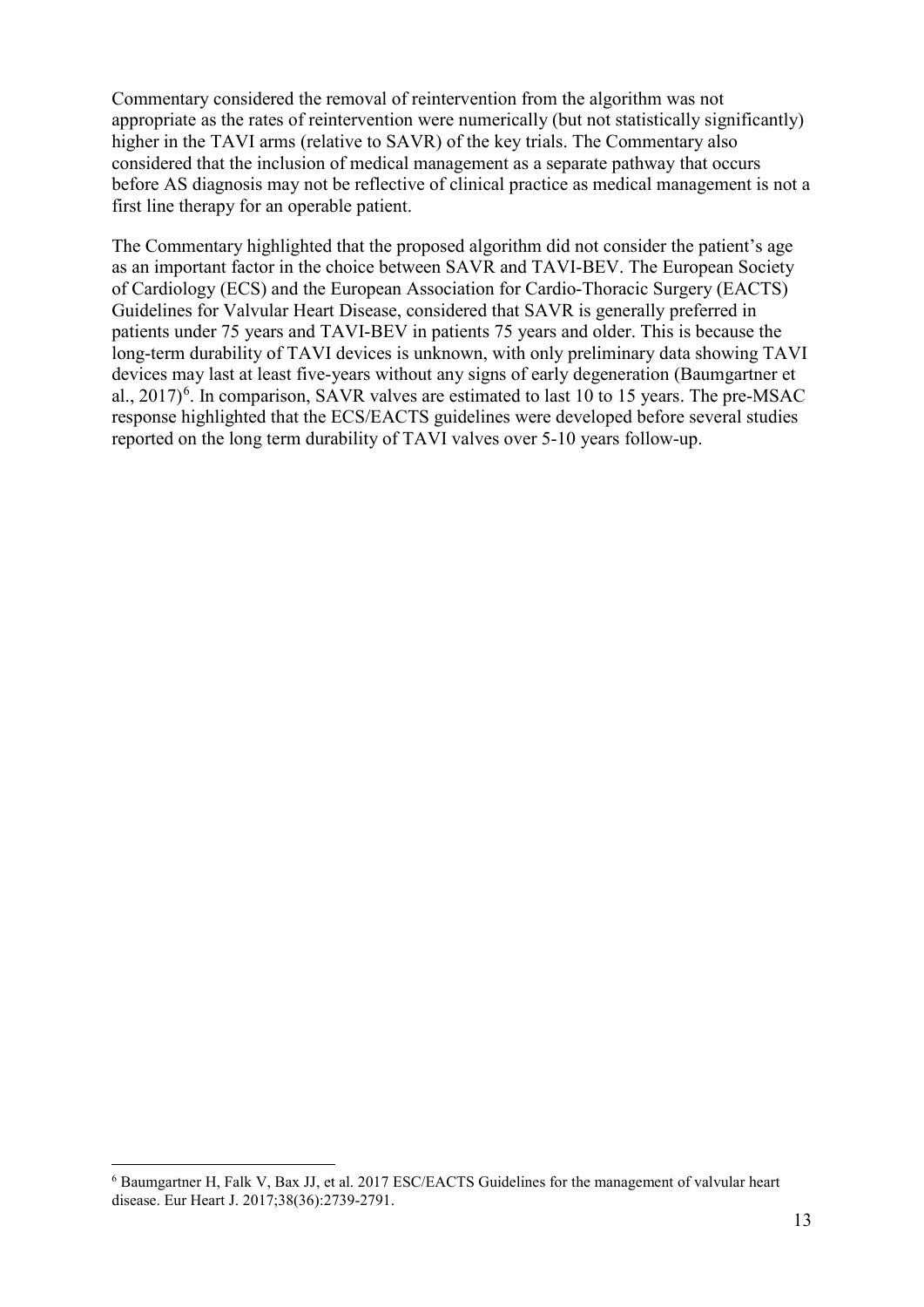

#### <span id="page-13-0"></span>**Figure 2 Current and proposed clinical management algorithm for the TAVI in the intermediate surgical risk population**

Source: Figure 3, p42 of the ADAR *noting the ADAR created this algorithm with adjustments (addition of cardiologist following presentation of GP, addition of medical management option following referral and removal of repeat aortic valve replacement following complications) from the figure i[n 1552 Ratified PICO](http://www.msac.gov.au/internet/msac/publishing.nsf/Content/88E4F87C9D70B70FCA258300001762FE/$File/1552-PICO-Ratified.pdf) (p10)*

ADAR = Applicant Developed Assessment Report; AS = aortic stenosis; GP = General Practitioner; MRI = magnetic resonance imaging; SAVR = surgical aortic valve replacement; TAVI = transcatheter aortic valve implantation

Note: Addition of TAVI represented as orange boxes.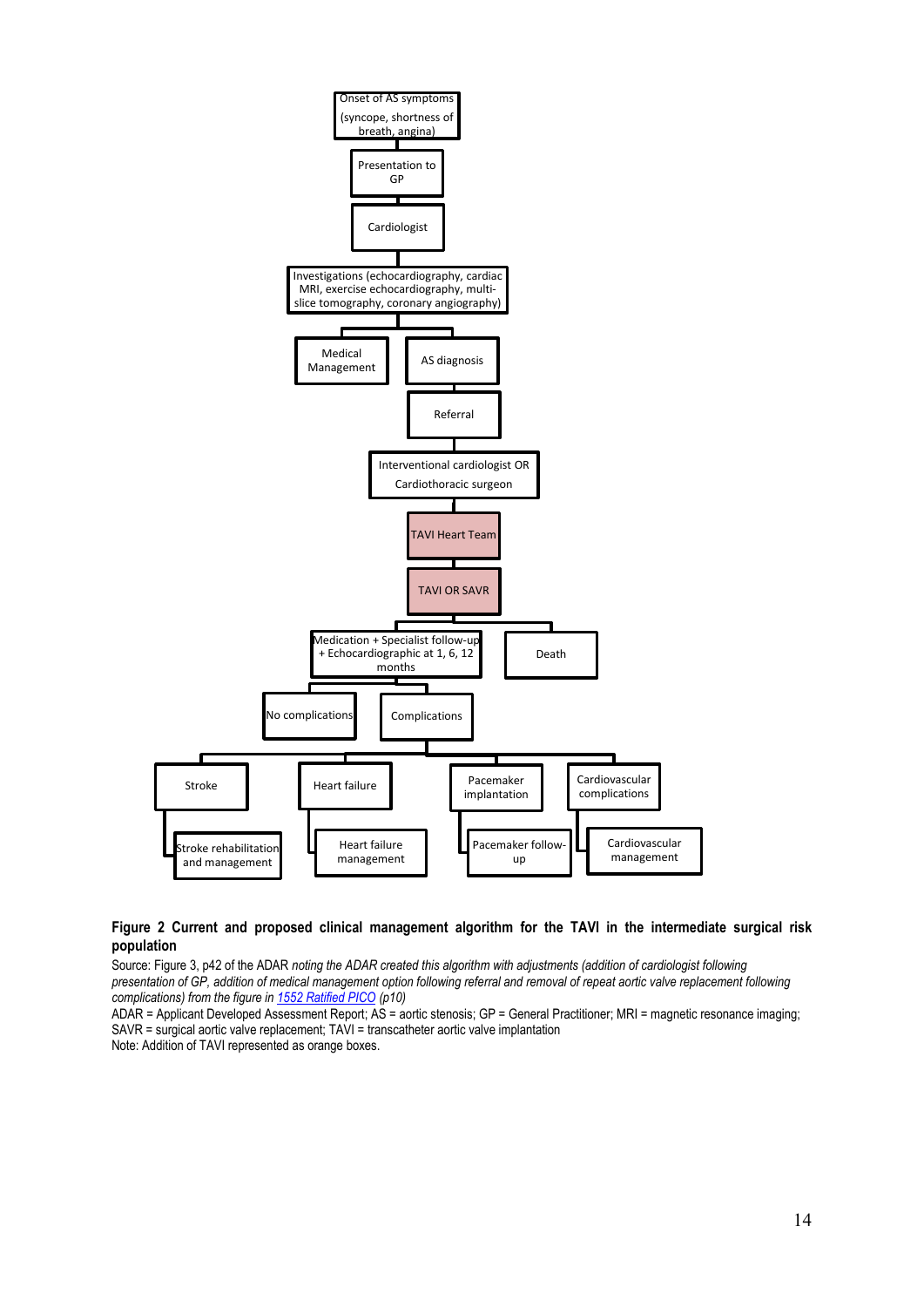### **9. Comparator**

The comparator for TAVI in the proposed intermediate surgical risk population is SAVR- an open-heart surgical procedure to repair or remove the narrowed aortic valve and replace it with a bioprosthesis or mechanical aortic valve. The Commentary considered that this is was appropriate and consistent with the Ratified PICO. Following the SAVR procedure, patients recover in the intensive care unit (ICU) on a ventilator with a chest drain tube and pacing wire for a few days before moving to a surgical ward.

The ADAR anticipated the following MBS items would be used in combination with the SAVR procedure (item 38488 and Item 38489): surgical assistance (item 51303), anaesthesia (items 21941 and 23118), ICU attendance (item 13870), transthoracic echocardiography (Item 55113), and Whole body perfusion for cardiac bypass (item 22060).

The ADAR considered that TAVI will replace SAVR and will provide similar clinical outcomes but reduce patient length of hospital stay (in both ICU and the surgical ward) and therefore reduces amount of hospital staff resourcing required for recovery.

## **10. Comparative safety**

A systematic review of published literature was undertaken. The ADAR presented evidence from two RCTs that compared TAVI with SAVR in patients with an intermediate risk from surgery:

- PARTNER  $2A^{7,8}$  $2A^{7,8}$  $2A^{7,8}$  $2A^{7,8}$ , a RCT with that compared TAVI (SAPIEN-XT device) with SAVR in 2,032 patients with severe AS at intermediate risk of surgery; and
- SURTAVI<sup>[9](#page-14-2)</sup>, a RCT with that compared TAVI (CoreValve or Evolut R device) with SAVR in 1,660 patients with severe AS at intermediate risk of surgery.

The key RCTs presented in the ADAR are summarised in [Table 6.](#page-15-0) The RCTs used predominantly older generation TAVI devices that are no longer marketed in Australia. Two observational studies (Yakubov 2020<sup>[10](#page-14-3)</sup> and PARTNER  $3Si<sup>11</sup>$  $3Si<sup>11</sup>$  $3Si<sup>11</sup>$ ) were included in indirect comparisons (performed during evaluation) comparing the older generation devices with the corresponding newer generation device.

<span id="page-14-0"></span> <sup>7</sup> Leon MB, Smith CR, Mack MJ, et al. Transcatheter or Surgical Aortic-Valve Replacement in Intermediate-Risk Patients. N Engl J Med. 2016;374(17):1609-1620.

<span id="page-14-1"></span><sup>8</sup> Makkar RR, Thourani VH, Mack MJ, et al. Five-Year Outcomes of Transcatheter or Surgical Aortic-Valve Replacement. N Engl J Med. 2020;382(9):799-809.

<span id="page-14-2"></span><sup>9</sup> Reardon MJ, Van Mieghem NM, Popma JJ, et al. Surgical or Transcatheter Aortic-Valve Replacement in Intermediate-Risk Patients. N Engl J Med. 2017;376(14):1321-1331.

<span id="page-14-3"></span><sup>&</sup>lt;sup>10</sup> Yakubov SJ, Van Mieghem NM, Reardon MJ, et al. Propensity-Matched Comparison of Evolut-R Transcatheter Aortic Valve Implantation With Surgery in Intermediate-Risk Patients (from the SURTAVI Trial). Am J Cardiol. 2020;131:82-90.

<span id="page-14-4"></span><sup>11</sup> Thourani VH, Kodali S, Makkar RR, et al. Transcatheter aortic valve replacement versus surgical valve replacement in intermediate-risk patients: a propensity score analysis. Lancet. 2016;387(10034):2218-2225.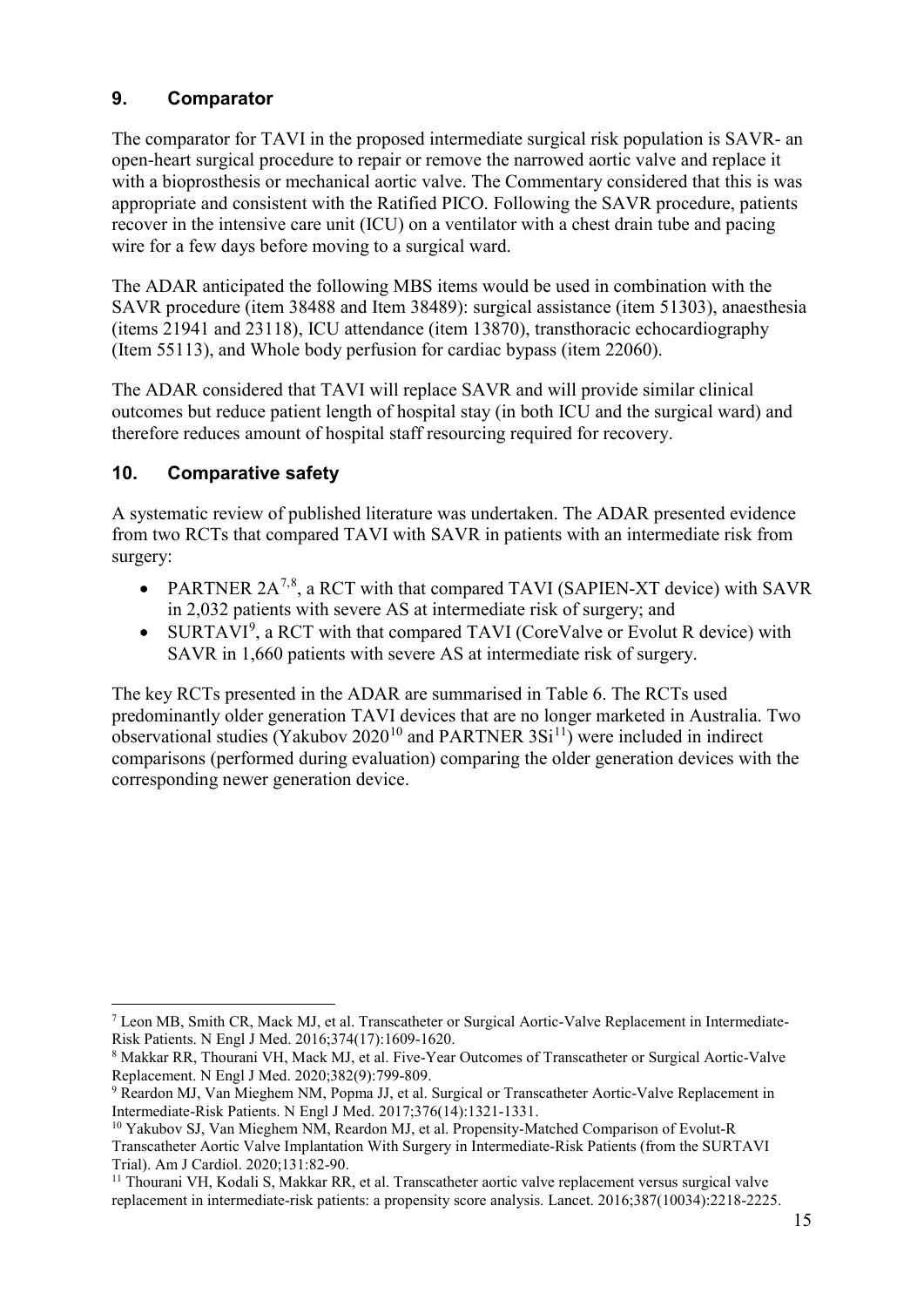<span id="page-15-0"></span>**Table 6 Key features of the included evidence comparing TAVI with SAVR and comparing older and newer generation TAVI devices**

| <b>Trial/Study</b><br>(device)                          | N              | Design/<br>duration     | <b>Patient</b><br><b>Risk of bias</b><br>population                                       |                                                                | Key outcome(s)                                                                                                               | Used in<br>economic<br>evaluation |  |  |  |  |  |
|---------------------------------------------------------|----------------|-------------------------|-------------------------------------------------------------------------------------------|----------------------------------------------------------------|------------------------------------------------------------------------------------------------------------------------------|-----------------------------------|--|--|--|--|--|
| <b>TAVI vs. SAVR</b>                                    |                |                         |                                                                                           |                                                                |                                                                                                                              |                                   |  |  |  |  |  |
| PARTNER 2A<br>(SAPIEN-XT)                               | 2,032          | R, OL,<br>МC<br>5 years | Some<br>concerns <sup>a</sup>                                                             | Severe AS,<br>intermediate risk<br>$(4.0 - 8.0%)$ <sup>a</sup> | Death, disabling stroke,                                                                                                     | Yes<br>(meta-analysis)            |  |  |  |  |  |
| <b>SURTAVI</b><br>(CoreValve,<br>CoreValve<br>Evolut R) | 1,746          | R, OL,<br>МC<br>2 years | Some<br>concerns <sup>a</sup>                                                             | Severe AS,<br>intermediate risk<br>$(3-15%)$                   | bleeding, vascular, MI,<br>AKI, AF, pacemacker<br>implantation, paravalvular<br>leakage, HRQoL,<br>reintervention, length of | Yes<br>(meta-analysis)            |  |  |  |  |  |
| Meta-analysis                                           | 3,210<br>$k=2$ |                         |                                                                                           | PARTNER 2A<br>(TF cohort) +<br><b>SURTAVI</b>                  | stay                                                                                                                         | Yes<br>length of stay             |  |  |  |  |  |
| Observational studies of newer generation TAVI devices  |                |                         |                                                                                           |                                                                |                                                                                                                              |                                   |  |  |  |  |  |
| Yakubov (2020)<br>(CoreValve<br>Evolut R)               | 570            | Cohort,<br>1 year       | Moderate                                                                                  | Severe AS,<br>intermediate risk<br>$(3-15%)$                   | Death, disabling stroke,<br>aortic regurgitation,<br>reintervention                                                          | No                                |  |  |  |  |  |
| <b>PARTNER 3Si</b><br>(SAPIEN 3)                        | 2,021          | Cohort,<br>1 year       | Moderate<br>$\mathbf{r}$ $\mathbf{r}$ $\mathbf{u}$ $\mathbf{r}$ $\mathbf{r}$ $\mathbf{r}$ | Severe AS,<br>intermediate risk<br>$(4.0 - 8.0\%)$             | Death, disabling stroke,<br>paravalvular regurgitation,<br>reintervention                                                    | No                                |  |  |  |  |  |

Source: *Compiled during the evaluation using Section B of the ADAR; Leon (2016) and Reardon (2017)*

Abbreviations: AS = aortic stenosis; HRQoL = health-related quality of life; MC=multi-centre; OL=open label (unblinded); R=randomised; STS-PROM = Society of Thoracic Surgeons Predicted Risk of Mortality Score; TAVI = transcatheter aortic valve implantation; TF = transfermoral

<sup>a</sup>*Both trials lacked allocation concealment. More patients withdrew from the SAVR arm after randomisation but before the procedure in both trials: 6.7% vs 1.1% for SAVR and TAVI, respectively in PARTNER 2A and 5.0% vs 0.7% for SAVR and TAVI, respectively in SURTAVI.* <sup>a</sup> 30-day mortality risk as assessed by multidisciplinary Heart Team using STS-PROM. Included patients with STS-PROM < 4% if there coexisting conditions not represented in the risk model.

**b** 30-day mortality risk as assessed by multidisciplinary Heart Team using STS-PROM and non-traditional factors as coexisting illnesses, frailty, and disability.

[Table 7](#page-16-0) presents the key bleeding outcomes from the key trials. TAVI was associated with fewer bleeding events in the PARTNER 2A trial. This may be a more robust basis for assessment as PARTNER 2A assessing bleeding according to the Valve Academic Research (VARC-2) criteria. SURTAVI used a different definition of 'overt bleeding' than the standard VARC-2 definition to prevent classification of SAVR patients with procedural haemodilution as having a bleeding event without a true procedural complication and likely contributed to the SAVR arm reporting fewer bleeding events. The ADAR also presented a meta-analysis pooling bleeding outcomes from the two RCTs; however, this was considered uninformative and having poor quality of evidence due to the high statistical heterogeneity most likely due to differences in the definitions of bleeding.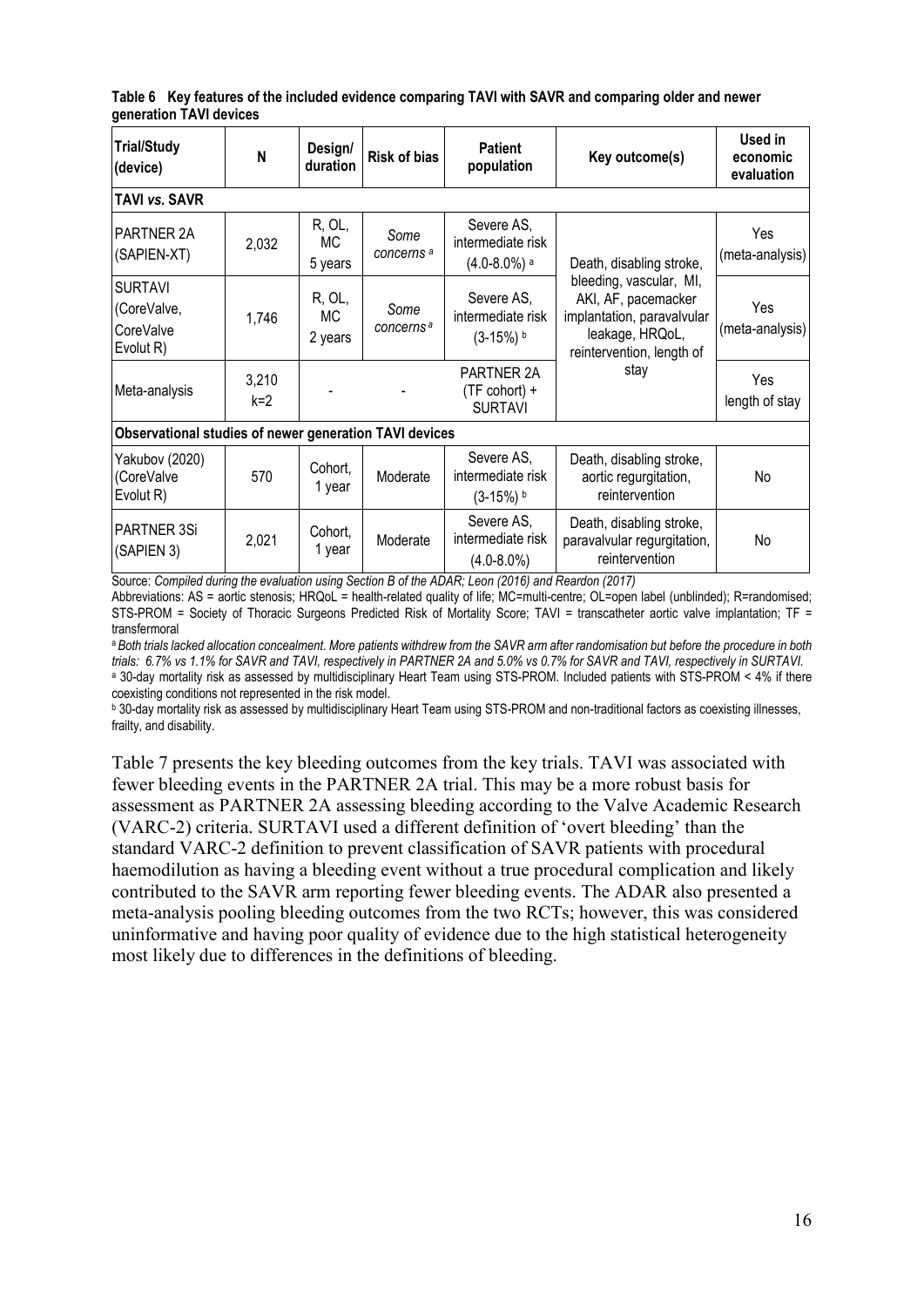<span id="page-16-0"></span>

|  | Table 7 Key bleeding outcomes from the RCTs |  |  |  |  |  |
|--|---------------------------------------------|--|--|--|--|--|
|--|---------------------------------------------|--|--|--|--|--|

| <b>Outcomes</b><br>Follow-up                          | <b>Participants</b><br>(studies) | <b>Quality of</b><br>evidence<br>(GRADE) | <b>Risk with</b><br><b>TAVI</b><br>$n/N$ (%) | <b>Risk with</b><br><b>SAVR</b><br>$n/N$ (%) | <b>Relative risk</b><br>(95% CI) | <b>Risk difference</b><br>(95% CI) |  |  |  |
|-------------------------------------------------------|----------------------------------|------------------------------------------|----------------------------------------------|----------------------------------------------|----------------------------------|------------------------------------|--|--|--|
| Life-threatening or disabling bleeding - 30 days a    |                                  |                                          |                                              |                                              |                                  |                                    |  |  |  |
| <b>PARTNER 2A</b>                                     | $N = 1,550$                      | $\oplus \oplus \oplus$<br>Moderate       | 52/775<br>(6.7%)                             | 320/775<br>(41.3%)                           | 0.16<br>(0.12, 0.21)             | $-34.6%$<br>$(-38.5\%, -30.7\%)$   |  |  |  |
| <b>SURTAVI</b>                                        | $N = 1,660$                      | $\oplus \oplus \oplus$<br>Moderate       | 49/864<br>(5.7%)                             | 47/796<br>$(5.9\%)$                          | 0.96<br>(0.65, 1.42)             | $-0.2%$<br>$(-2.5\%, 2.0\%)$       |  |  |  |
| Life-threatening or disabling bleeding $-2$ years $a$ |                                  |                                          |                                              |                                              |                                  |                                    |  |  |  |
| <b>IPARTNER 2A</b>                                    | $N = 1,550$                      | $\oplus \oplus \oplus$<br>Moderate       | 101/775<br>$(13.0\%)$                        | 341/775<br>$(44.0\%)$                        | 0.30<br>(0.24, 0.36)             | $-31.0%$<br>$(-35.2\%, -26.8\%)$   |  |  |  |
| <b>SURTAVI</b><br>$\sim$ $\sim$                       | $N = 1,660$                      | $\oplus \oplus \oplus$<br>Moderate       | 71/864<br>(8.2%)                             | 65/796<br>$(8.2\%)$                          | 1.01<br>(0.73, 1.39)             | 0.05%<br>$(-2.6\%, 2.7\%)$         |  |  |  |

Source: Table 32-33 of the ADAR *and included during the evaluation*; **bold** = statistically significant

ADAR = Applicant Developed Assessment Report; BARC = Bleeding Academic Research Consortium; CI = confidence interval; RCT = randomised controlled trial; SAVR = surgical aortic valve replacement; TAVI = transcatheter aortic valve implantation; VARC-2 = Valve Academic Research Consortium

a Both trials used the VARC-2 definition of life-threatening or disabling. SURTAVI used a modified definition of "overt bleeding" which required any of: reoperation after closure of sternotomy for the purpose of controlling bleeding (BARC Type 4); chest tube output 2 L within a 24 hour period (BARC Type 4) or 350 cc within 1st hour post operation or ≥ 250 cc. 2nd hour post operation or 150 cc 3rd hr. post operation bleeding from the vascular system outside of the access site (TAVI); bleeding from an access site that requires an intervention (TAVI); or bleeding from the vascular system outside of the surgical site (SAVR).

The meta-analysis of key safety outcomes and 5-year outcomes from PARTNER 2A are presented in [Table 8.](#page-17-0) Compared with SAVR, TAVI was associated with more major vascular complications, a known risk from the delivery of TAVI through the vasculature. There were consistently more vascular complications in PARTNER 2A, however the risk difference between the TAVI and SAVR arms were consistent in both trials over 2 years.

TAVI was also associated with higher rates of aortic valve reintervention, and paravalvular regurgitation/leaks. The Commentary highlighted that at 5-years in the PARTNER 2A trial, TAVI was associated with higher rates of aortic valve reintervention due to progressive aortic-valve stenosis or regurgitation (paravalvular or combined paravalvular and transvalvular). The hazard ratio for reintervention in PARTNER 2A increased from 0.92 (0.23 to 3.67) at 2 years follow-up to 3.48 (1.30 to 9.33) at 5 years follow-up. The Commentary considered that this may suggest there was an increasing risk of aortic valve reintervention with TAVI.

The meta-analyses of permanent pacemaker implantation did not find a statistically significant difference. However, the Commentary highlighted that SURTAVI, which used the CoreValve self-expanding TAVI device, reported higher rates of permanent pacemaker implantation. The ADAR suggested that this was due to self-expanding valves exerting continuous radial force and may exert external pressure on the conduction system. Classen (2020) noted that pre-existing right bundle branch block or short membranous septal length are risk factors for permanent pacemaker implantation. Additionally, Classen (2020) highlighted that low valve implantation and increased valve oversizing are predictors for new permanent pacemaker implantation. The difference in rates of new permanent pacemaker implantation may reflect different baseline risks for conduction abnormalities, different implantation techniques and potential differences in TAVI devices. These differences may also occur in Australian clinical practice.

TAVI was associated with a lower likelihood of new onset atrial fibrillation compared with SAVR. The Commentary noted that there was substantial heterogeneity in the meta-analysis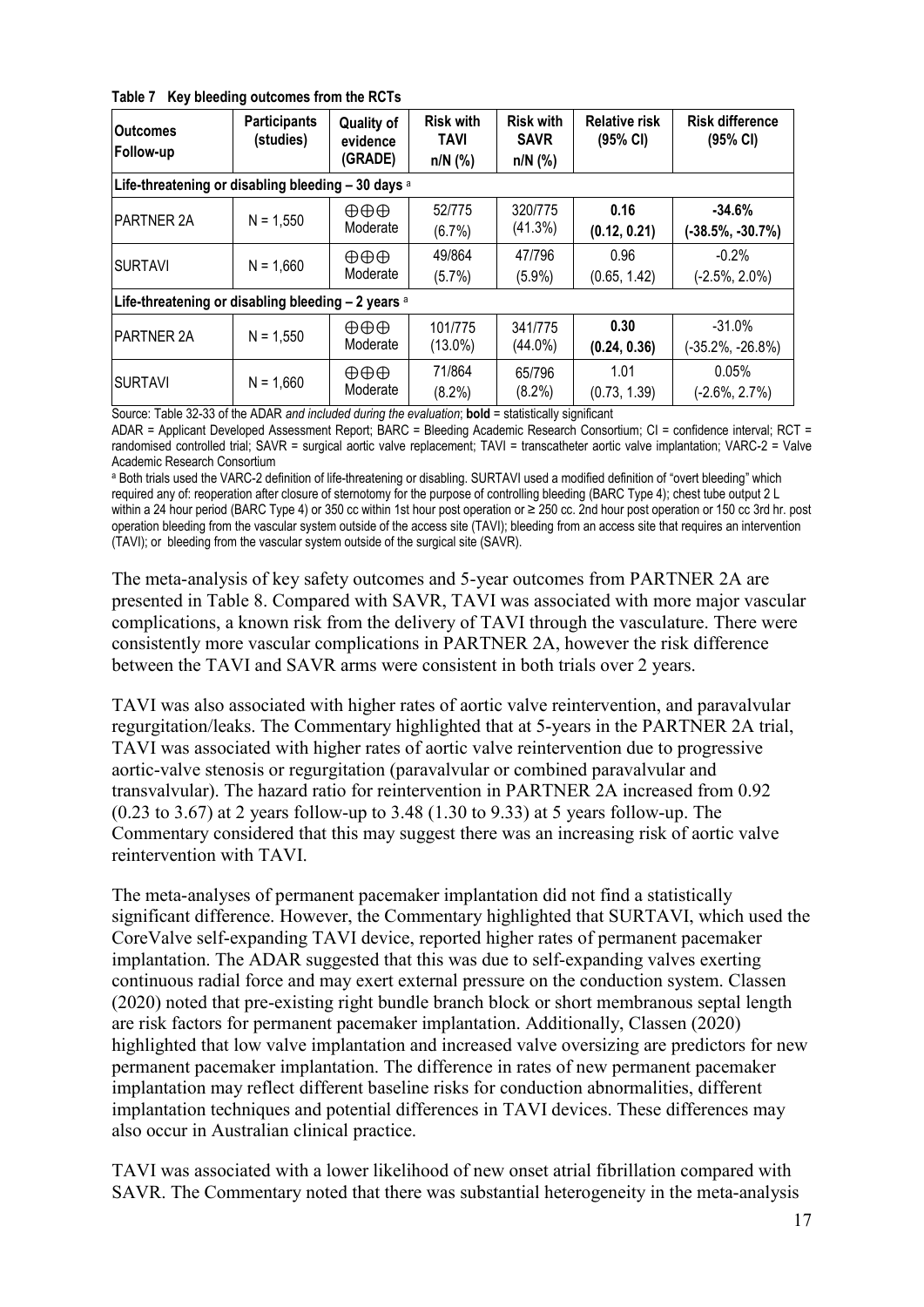as SURTAVI had substantially higher rates of atrial fibrillation in both arms. This made the meta-analysis difficult to interpret.

TAVI appeared to be associated with less acute kidney injury compared with SAVR. The results were statistically significant in PARTNER 2A but not in SURTAVI. The Commentary considered the meta-analysis based on relative risk may be the more reliable measure as the absolute rate of kidney injury differed in the SAVR arm of the two trials, resulting in substantial heterogeneity in the analysis of risk difference.

The Commentary considered the safety of TAVI over 2-5 years was supported by the evidence presented in the ADAR. However, the long-term safety of TAVI is unknown, particularly in terms of valve durability and paravalvular leakage.

| <b>Outcomes</b><br>Follow-up                            | <b>Participants</b><br>(studies) | <b>Quality of</b><br>evidence<br>(GRADE) | <b>Risk with</b><br>TAVI<br>$n/N$ (%) | <b>Risk with</b><br><b>SAVR</b><br>$n/N$ (%) | <b>Relative risk</b><br>(95% CI)<br>$[12]$ | <b>Risk difference</b><br>(95% CI)<br>$[12]$       |
|---------------------------------------------------------|----------------------------------|------------------------------------------|---------------------------------------|----------------------------------------------|--------------------------------------------|----------------------------------------------------|
| 30 day outcomes                                         |                                  |                                          |                                       |                                              |                                            |                                                    |
| Major vascular<br>complications<br>$(30 \text{ days})$  | $N = 3,210$<br>$K = 2$           | $\oplus \oplus \oplus \oplus$<br>High    | 117/1639<br>$(7.1\%)$                 | 39/1571<br>(2.5%)                            | 3.23<br>(1.38, 7.57)<br>$[I^2 = 77\%]$     | 4.7%<br>$(3.3\%, 6.1\%)$<br>$[I^2 = 0\%]$          |
| Myocardial<br>infarction<br>$(30 \text{ days})$         | $N = 3,210$<br>$K = 2$           | $\oplus \oplus \oplus$<br>Moderate       | 12/1,639<br>(0.7%)                    | 21/1,571<br>(1.3%)                           | 0.57<br>(0.22, 1.44)<br>$[I^2 = 39\%]$     | $-0.6%$<br>$(-1.7\%, 0.5\%)$<br>$[I^2 = 58\%]$     |
| Acute kidney<br>injury (Stage 3)<br>$(30 \text{ days})$ | $N = 3,210$<br>$K = 2$           | $\oplus \oplus \oplus \oplus$<br>High    | 10/1,639<br>(0.6%)                    | 34/1,571<br>$(2.2\%)$                        | 0.30<br>(0.11, 0.86)<br>$[I^2 = 53\%]$     | $-1.5%$<br>$(-3.3\%, 0.3\%)$<br>$[I^2 = 79\%]$     |
| Atrial fibrillation<br>$(30 \text{ days})$              | $N = 3,210$<br>$K = 2$           | $\oplus \oplus \oplus \oplus$<br>High    | 147/1,639<br>(9% )                    | 546/1,571<br>$(34.8\%)$                      | 0.24<br>(0.15, 0.37)<br>$[I^2 = 82\%]$     | $-25.8%$<br>$(-34.8\%, -16.9\%)$<br>$[I^2 = 91\%]$ |
| New permanent<br>pacemakers<br>$(30 \text{ days})$      | $N = 3,210$<br>$K = 2$           | $\oplus \oplus$<br>Low <sup>a</sup>      | 279/1,639<br>$(17.0\%)$               | 102/1,571<br>(6.5%)                          | 2.19<br>(0.62, 7.81)<br>$[I^2 = 97\%]$     | 10.0%<br>$(-8.3\%, 28.4\%)$<br>$[I^2 = 99\%]$      |
| Aortic valve<br>reintervention<br>$(30 \text{ days})$   | $N = 3,210$<br>$K = 2$           | $\oplus \oplus$<br>Low <sub>b</sub>      | 10/1,639<br>$(0.6\%)$                 | 1/1,571<br>$(0.1\%)$                         | 6.63<br>(1.20, 36.62)<br>$[I^2 = 0\%]$     | 0.5%<br>$(0.1\%, 0.9\%)$<br>$[I^2 = 0\%]$          |
| 2-5 year outcomes                                       |                                  |                                          |                                       |                                              |                                            |                                                    |
| Major vascular<br>complications<br>(2 years)            | $N = 3,210$<br>$K = 2$           | $\oplus \oplus \oplus \oplus$<br>High    | 123/1,639<br>(7.5%)                   | 43/1,571<br>(2.7%)                           | 3.21<br>(1.19, 8.66)<br>$[I^2 = 84\%]$     | 4.9%<br>$(3.5\%, 6.4\%)$<br>$[I^2 = 0\%]$          |
| Myocardial<br>infarction<br>(2 years)                   | $N = 3,210$<br>$K = 2$           | $\oplus \oplus \oplus$<br>Moderate       | 43/1,639<br>(2.6%)                    | 45/1,571<br>(2.9%)                           | 0.94<br>(0.54, 1.62)<br>$[I^2 = 41\%]$     | $-0.2%$<br>$(-1.7\%, 1.4\%)$<br>$[I^2 = 47\%]$     |
| Acute kidney<br>injury (Stage 3)<br>$(2$ year)          | $N = 3,210$<br>$K = 2$           | $\oplus \oplus \oplus \oplus$<br>High    | 24/1,639<br>(1.5%)                    | 56/1,571<br>(3.6%)                           | 0.42<br>(0.26, 0.68)<br>$[I^2 = 0\%]$      | $-2.0%$<br>$(-5.3\%, 1.4\%)$<br>$[I^2 = 89\%]$     |
| Atrial fibrillation<br>$(2$ year)                       | $N = 3,210$<br>$K = 2$           | $\oplus \oplus \oplus \oplus$<br>High    | 238/1,639<br>(14.5%)                  | 580/1,571<br>(36.9%)                         | 0.35<br>(0.20, 0.61)<br>$[I^2 = 92\%]$     | $-22.5%$<br>$(-27.6\%, -17.4\%)$<br>$[I^2 = 68\%]$ |

<span id="page-17-0"></span>**Table 8 Summary of key safety outcomes**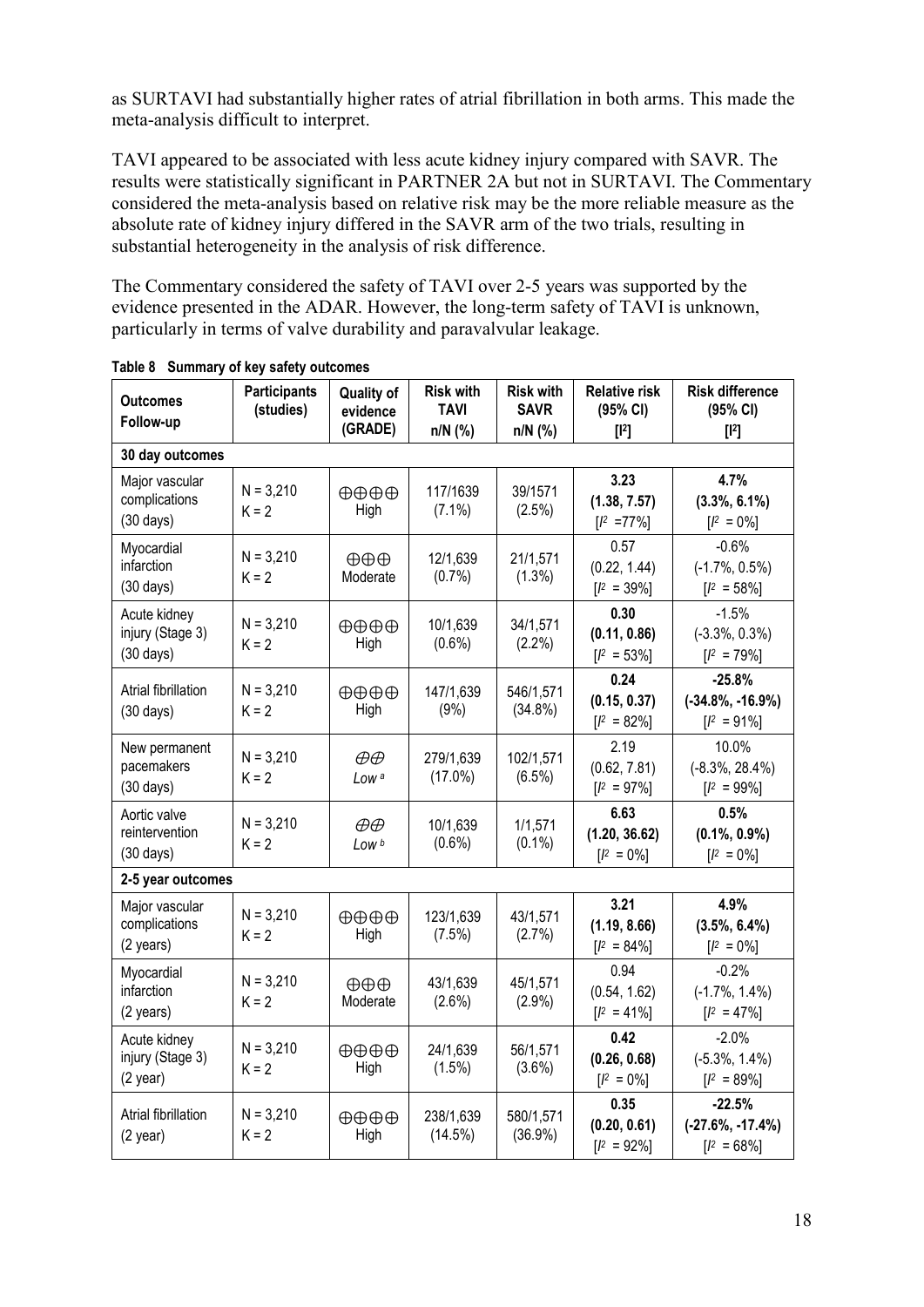| <b>Outcomes</b><br>Follow-up                           | <b>Participants</b><br>(studies) | <b>Quality of</b><br>evidence<br>(GRADE) | <b>Risk with</b><br><b>TAVI</b><br>$n/N$ (%) | <b>Risk with</b><br><b>SAVR</b><br>$n/N$ (%) | <b>Relative risk</b><br>(95% CI)<br>$[1^2]$ | <b>Risk difference</b><br>(95% CI)<br>$[1^2]$ |
|--------------------------------------------------------|----------------------------------|------------------------------------------|----------------------------------------------|----------------------------------------------|---------------------------------------------|-----------------------------------------------|
| New permanent<br>pacemakers<br>(2 years)               | $N = 3,210$<br>$K = 2$           | $\oplus \oplus$<br>Low a                 | 344/1,639<br>(21%)                           | 146/1,571<br>$(9.3\%)$                       | 1.96<br>(0.64, 6.02)<br>$[I^2 = 97\%]$      | 11.2%<br>$(-9.2\%, 31.5\%)$<br>$[1^2 = 99\%]$ |
| Aortic valve<br>reintervention<br>$(2 \text{ years})$  | $N = 3,210$<br>$K = 2$           | $\oplus \oplus$<br>Low b                 | 29/1,639<br>$(1.8\%)$                        | 9/1,571<br>$(0.6\%)$                         | 2.90<br>(1.15, 7.32)<br>$[I^2 = 32\%]$      | 1.1%<br>$(-0.2\%, 2.4\%)$<br>$[I^2 = 68\%]$   |
| Aortic valve<br>reintervention<br>$(5 \text{ years})$  | $N = 1,550$<br>$K = 1$           | $\oplus \oplus$<br>Low b                 | 19/775<br>(2.5%)                             | 5/775<br>$(0.6\%)$                           | 3.8<br>(1.43, 10.13)                        | 1.9%<br>(0.67, 3.13%)                         |
| Paravalvular<br>regurgitation or<br>leaks<br>(2 years) | $N = 2,243$<br>$K = 2$           | $\theta\theta\theta\theta$<br>High       | 72/1,226<br>$(5.9\%)$                        | 4/1,017<br>(0.4%                             | 14.94<br>(5.54, 40.75)<br>$[1^2 = 0\%]$     | 5%<br>$(1\%, 9\%)$<br>$[I^2 = 88\%]$          |

Source: Table 33-38 and 41-47 pp77-94 of the ADAR; *Table S8, pp43 of Leon (2016) Supplementary Appendix; Table S11, pp44-45 of Makkar (2020) Supplementary Appendix; Table 40, pp143-149 of the SURTAVI CSR; and calculated during the evaluation*; **bold** = statistically significant

ADAR = Applicant Developed Assessment Report; CI = confidence interval; RCT = randomised controlled trial; SAVR = surgical aortic valve replacement; TAVI = transcatheter aortic valve implantation

a New permanent pacemaker implantation meta-analysis reassessed as having serious limitations (-1) due to inconsistency and low quality of evidence. Quality of RCT evidence not upgraded. The Pre-ESC response agreed with th

**b** Reassessed as having serious limitations (-2) in imprecision as the PARTNER 2A trial not powered to evaluate the transfemoral-access cohort separately and low number of events affecting the robustness of the results. Overall quality of evidence was reassessed as low.

#### **11. Comparative effectiveness**

The meta-analysis of the primary composite outcome (all-cause mortality or disabling stroke) showed no statistically significant difference between TAVI and SAVR reported at 1 year or beyond [\(Table 9\)](#page-19-0). Non-inferiority of TAVI *vs.* SAVR was met in individual trials and metaanalysis of the primary end point at 2 years. The Commentary highlighted that the Kaplan-Meier plots for the primary outcome show the convergence around 3.5 years in PARTNER 2A [\(Figure 3\)](#page-19-1) and 1.25 years for SURTAVI [\(Figure 4\)](#page-20-0).

TAVI had lower rates of disabling stroke than SAVR at 30 days and at 2 years. There was no difference in mortality between TAVI and SAVR. The Commentary noted that the trials were not powered to detect differences in mortality, rather the composite of disabling stroke and mortality. PARTNER 2A consistently had higher mortality for the SAVR arms. The Commentary considered that this may be due to patients in PARTNER 2A having a slightly higher STS-PROM score (5.7-5.8 in PARTNER 2A *vs.* 4.4-4.5 in SURTAVI). The 30-day mortality rate with SAVR in the PARTNER 2A trial was consistent with the STS-PROM estimate of 4-8% mortality at 30 days. The transthoracic-access cohort in the PARTNER 2A trial had a higher incidence of death or disabling stroke than SAVR. The SAVR arm of SURTAVI had lower 30-day mortality than would be expected of an intermediate risk population. However, the Commentary considered these differences might be due to difficulty predicting patients' surgical mortality risk.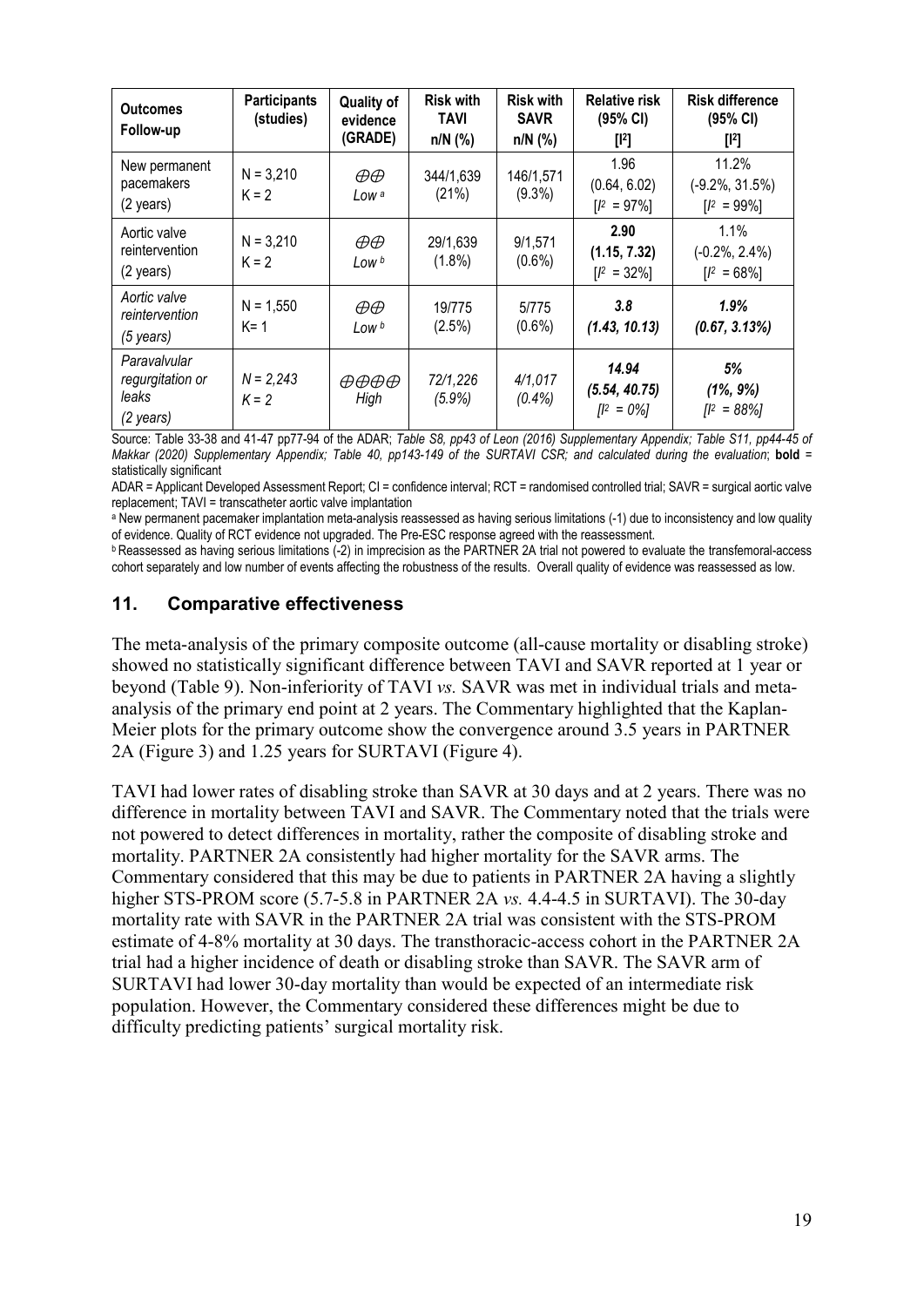<span id="page-19-0"></span>**Table 9 Summary of effectiveness outcomes**

| <b>Outcomes (units)</b><br>Follow-up                                                    | <b>Participants</b><br>(studies) | <b>Quality of</b><br>evidence<br>(GRADE) | <b>Risk with</b><br><b>TAVI</b><br>$n/N$ (%) | <b>Risk with</b><br><b>SAVR</b><br>$n/N$ (%) | <b>Relative risk</b><br>(95% CI)     | <b>Risk difference</b><br>(95% CI)            |
|-----------------------------------------------------------------------------------------|----------------------------------|------------------------------------------|----------------------------------------------|----------------------------------------------|--------------------------------------|-----------------------------------------------|
| Primary composite:<br>all-cause mortality<br>or disabling stroke<br>$(30 \text{ days})$ | $N = 3,210$<br>$K = 2$           | $\oplus \oplus \oplus$<br>Moderate       | 62/1,639<br>$(3.8\%)$                        | 89/1,571<br>(5.7%)                           | 0.68<br>(0.49, 0.93)<br>$I^2 = 0\%$  | $-1.7\%$<br>$(-3.4\%, 7.3\%)$<br>$I^2 = 30\%$ |
| Primary composite:<br>all-cause mortality<br>or disabling stroke<br>(2 years)           | $N = 3,210$<br>$K = 2$           | $\oplus \oplus \oplus$<br>Moderate       | 236/1,639<br>$(14.4\%)$                      | 246/1,571<br>$(15.7\%)$                      | 0.93<br>(0.78, 1.10)<br>$I^2 = 8\%$  | $-1.0\%$<br>$(-4.0\%, 2.0\%)$<br>$I^2 = 32\%$ |
| All-cause mortality<br>$(30 \text{ days})$                                              | $N = 3,210$<br>$K = 2$           | $\oplus \oplus \oplus$<br>Moderate       | 41/1,639<br>(2.5%)                           | 44/1,571<br>(2.8%)                           | 0.92<br>(0.55, 1.55)<br>$I^2 = 31\%$ | 0.2%<br>$(-1.7\%, 1.3\%)$<br>$I^2 = 46\%$     |
| All-cause mortality<br>(2 years)                                                        | $N = 3,210$<br>$K = 2$           | $\oplus \oplus \oplus$<br>Moderate       | 206/1,639<br>(12.6%)                         | 204/1,571<br>$(13.0\%)$                      | 0.98<br>(0.76, 1.26)<br>$I^2 = 48\%$ | $-0.2%$<br>$(-3.6\%, 3.1\%)$<br>$I^2 = 51\%$  |
| Disabling stroke<br>$(30 \text{ days})$                                                 | $N = 3,210$<br>$K = 2$           | $\oplus \oplus \oplus$<br>Moderate       | 28/1,639<br>$(1.7\%)$                        | 51/1,571<br>(3.2%)                           | 0.53<br>(0.34, 0.84)<br>$I^2 = 0\%$  | $-1.4%$<br>$(-2.4\%, -.4\%)$<br>$I^2 = 0\%$   |
| Disabling stroke<br>$(2 \text{ year})$                                                  | $N = 3,210$<br>$K = 2$           | $\oplus \oplus \oplus$<br>Moderate       | 58/1,639<br>(3.5%)                           | 78/1,571<br>(5%)                             | 0.67<br>(0.47, 0.95)<br>$I^2 = 0\%$  | $-1.6%$<br>$(-2.9\%, -0.3\%)$<br>$I^2 = 0\%$  |

Source: Table 49-54, pp97-102 of the ADAR

ADAR = Applicant Developed Assessment Report; CI = confidence interval; SAVR = surgical aortic valve replacement; TAVI = transcatheter aortic valve implantation



#### <span id="page-19-1"></span>**Figure 3 Kaplan Meier plot for primary outcome death or disabling stroke in PARTNER 2A (transfemoral access cohort)**

Source: Figure 41, p100 of the ADAR

ADAR = Applicant Developed Assessment Report; CI = confidence interval; TAVR = transcatheter aortic valve replacement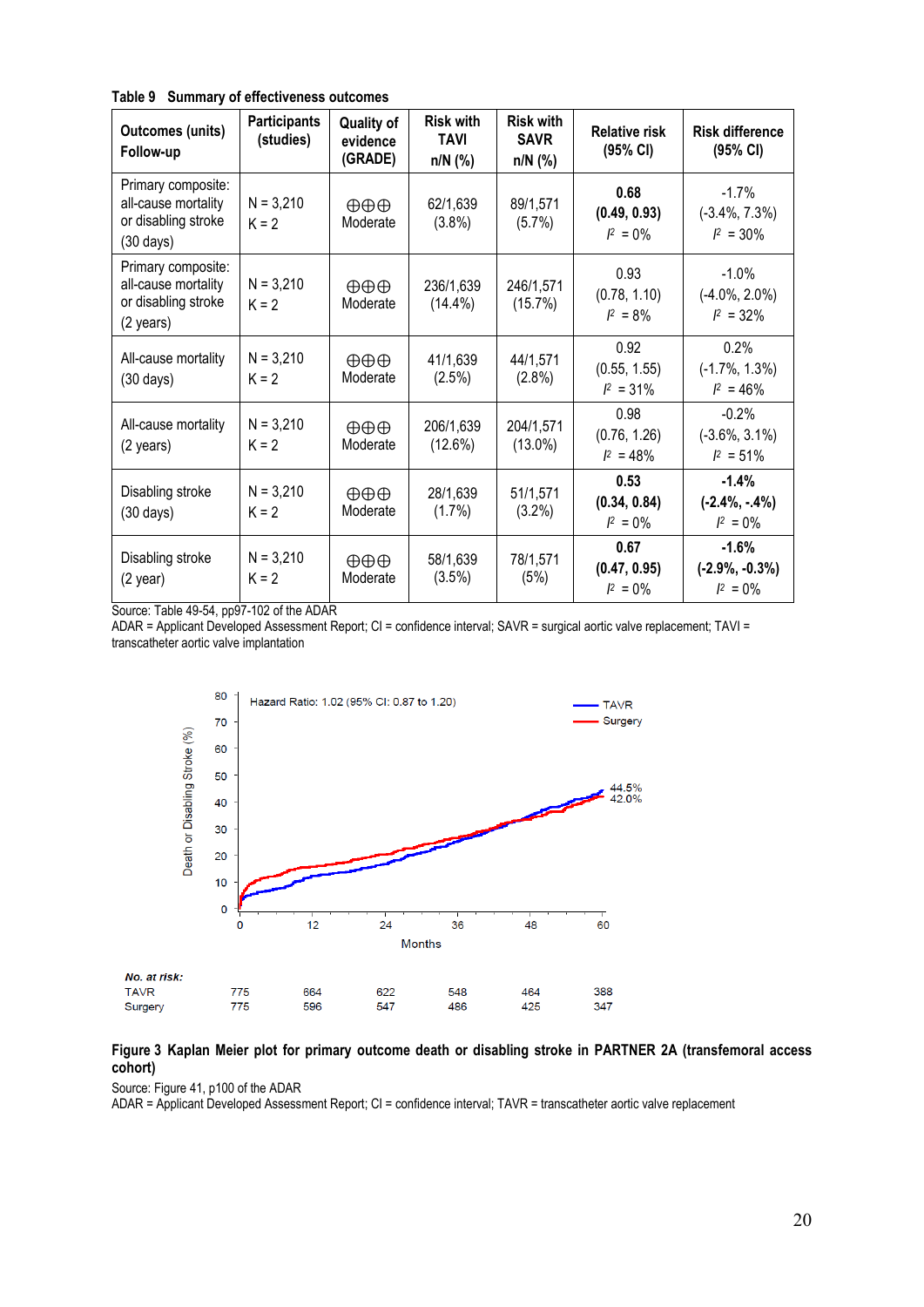

<span id="page-20-0"></span>**Figure 4 Kaplan Meier event rate for primary outcome death or disabling stroke in SURTAVI**  Source: Figure 42, p100 of the ADAR

The ADAR presented changes in health-related quality of life (HRQoL), Kansas City Cardiomyopathy Questionnaire (KCCQ), EuroQoL 5-dimension 3-level (EQ-5D-3L) and 36- Item Short Form Health Survey (SF-36), noting that there was a greater improvement with TAVI at 30 days compared with SAVR. The ADAR reasonably attributed this difference was due to the differences in invasiveness and recovery between TAVI and SAVR. The ADAR considered that this was an important difference to patients at an intermediate risk as they may be younger and lead an active life. The Commentary noted that HRQoL was not different between TAVI and SAVR at 1 year or 2 years post-procedure, suggesting the incremental benefit in HRQoL was short-term.

*Indirect comparison with newer generation TAVI devices, via the common comparator SAVR*  The ADAR's evidence base for TAVI relied on older generation valves which are not used in current Australian practice. Two meta-analyses that compared the SAPIEN-XT valve with the SAPIEN 3 valve using observational studies were identified during the evaluation: Tummala  $(2017)^{12}$  $(2017)^{12}$  $(2017)^{12}$  and Ando  $(2016)^{13}$  $(2016)^{13}$  $(2016)^{13}$ . Both meta-analyses concluded that the SAPIEN 3 valve resulted in lower rates of moderate to severe paravalvular regurgitation, major vascular complications, stroke (all cerebrovascular events in Ando 2016) and serious bleeding and higher rates of permanent pacemaker implantation.

Additionally, two indirect comparisons were compiled during the evaluation to examine the applicability of results from older generation to newer generation TAVI valves in the intermediate risk population:

- SEV indirect comparison: Evolut R *vs.* CoreValve by comparing SURTAVI Continued Access Study (CASS, Yarkubov 2020) with the SURTAVI trial; and
- BEV indirect comparison: SAPIEN 3 *vs.* SAPIEN-XT by comparing the PARTNER 3Si study with the PARTNER 2A trial.

ADAR = Applicant Developed Assessment Report; SAVR = surgical aortic valve replacement; TAVR = transcatheter aortic valve replacement

<span id="page-20-1"></span><sup>&</sup>lt;sup>12</sup> Tummala R, Banerjee K, Sankaramangalam K, et al. Clinical and procedural outcomes with the SAPIEN 3 versus the SAPIEN XT prosthetic valves in transcatheter aortic valve replacement: A systematic review and meta-analysis. Catheter Cardiovasc Interv. 2018;92(3):E149-E158.

<span id="page-20-2"></span><sup>&</sup>lt;sup>13</sup> Ando T, Briasoulis A, Holmes AA, Taub CC, Takagi H, Afonso L. Sapien 3 versus Sapien XT prosthetic valves in transcatheter aortic valve implantation: A meta-analysis. Int J Cardiol. 2016;220:472-478.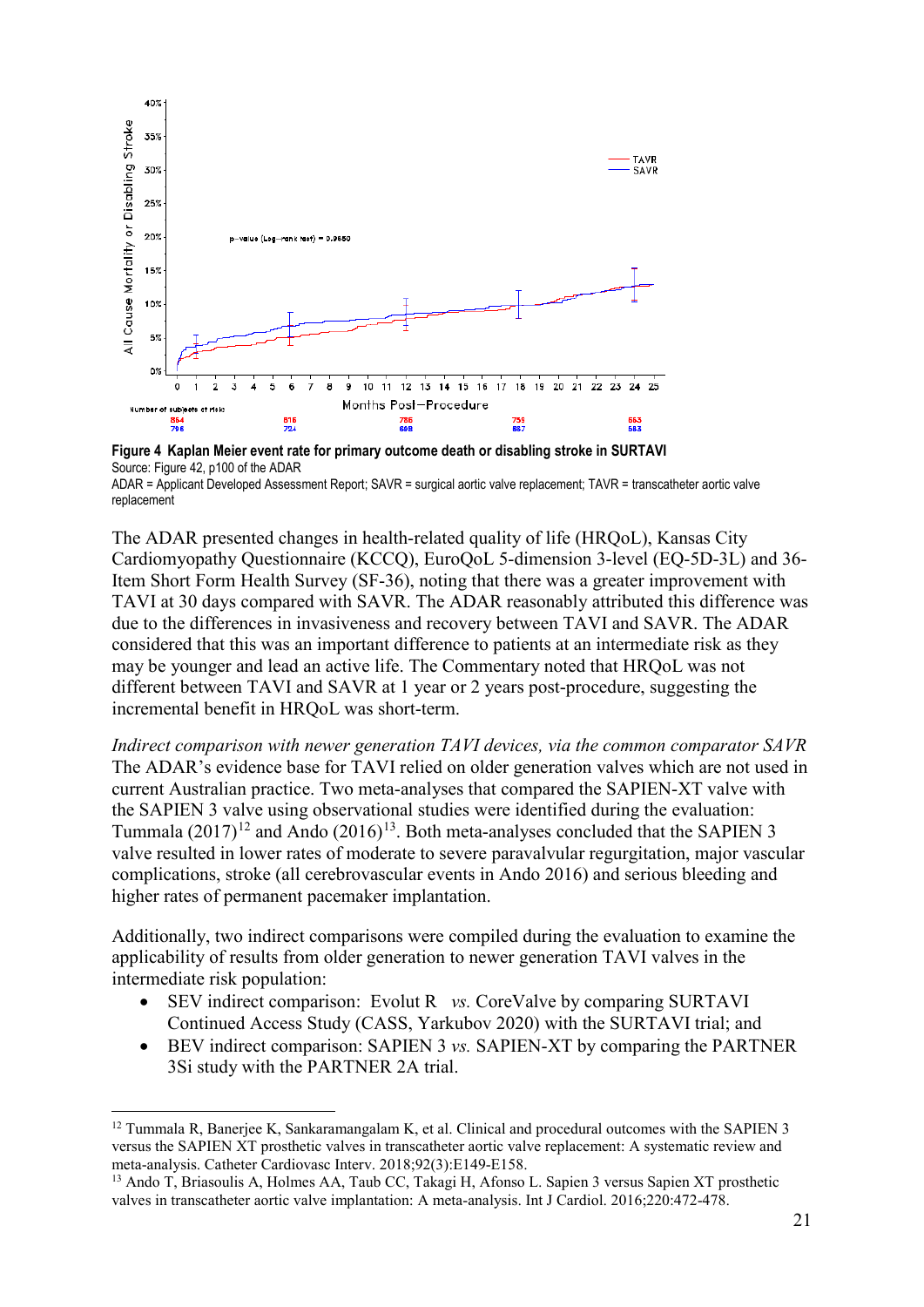Overall, the Evolut R and SAPIEN 3 appeared similar to the older generation valves used in the trials. However, the Commentary considered that the indirect comparison should be interpreted with caution. The Commentary highlighted that the comparisons were not statistically independent as there was overlap of patients in the SAVR arms, affecting the estimated variance and 95% confidence intervals of the estimated relative risks. Additionally, the indirect comparison compared an observational study with a randomised trial.

The Commentary noted that no comparable studies were identified during the evaluation that reported clinical outcomes in intermediate risk patients using the Evolut PRO. Therefore the applicability of the SURTAVI results to the Evolut PRO was unclear.

### **Clinical claim**

On the basis of the benefits and harms reported in the evidence base, the ADAR proposed that, relative to SAVR, TAVI has non-inferior safety and non-inferior effectiveness. The Commentary considered that the clinical claim was supported over the 2-5 year time duration. The Commentary highlighted that the long-term effectiveness and safety of TAVI, particularly valve durability and paravalvular leakage, in the intermediate risk population is unknown. The Commentary considered that this may be more relevant in the intermediate risk population as they would be expected to have a longer life expectancy than higher risk and inoperable populations. The Commentary highlighted that the Kaplan-Meier plots of the composite outcome of all-cause mortality and disabling stroke and the point estimates for allcause mortality shifted towards favouring SAVR but this was not statistically significant.

The Commentary considered the clinical claim was supported in the short term for the older generation TAVI devices used in the RCTs (SAPIEN-XT and CoreValve). Based on the indirect comparison conducted during the evaluation, the SAPIEN 3 and Evolut R appeared to have broadly similar outcomes at 1 year to SAPIEN-XT and CoreValve, respectively. Although the SAPIEN 3 and SAPIENT XT valves appeared broadly similar, the Commentary noted that the estimated incidence of some outcomes such as stroke, paravalvular regurgitation, permanent pacemaker implantation and major vascular complications, might be lower with SAPIEN 3. No comparable evidence was identified for the Evolut PRO.

# **12. Economic evaluation**

The ADAR presented a cost-minimisation analysis assessing the index procedure costs of TAVI and SAVR [\(Table 10\)](#page-22-0). This was consistent with the clinical claim of non-inferiority and consistent with the cost-minimisation basis MSAC recommended for the high risk population at its March 2016 meeting. MSAC noted that this approach still favoured TAVI because this calculation assumes that the cost of hospitalisation will be evenly distributed across the length of the hospital stay, whereas it is known that the reductions in hospital stay are typically for the cheaper days (e.g. those which do not incur the costs of the procedure) [\(Application 1361.2 MSAC PSD,](http://www.msac.gov.au/internet/msac/publishing.nsf/Content/1361.2-public) p3).

The cost-minimisation analysis estimated a cost of \$53,164 with TAVI and \$58,100 with SAVR, resulting in a net saving to the health system of -\$4,936 per patient. The Commentary noted that increasing the TAVI length of hospital stay from 6.0 days to 7.1 days would result in TAVI being cost-neutral to the health system. The Commentary considered that there is potential for TAVI hospital costs to be greater than expected and increase costs to the health system. Lee  $(2019)^{14}$  $(2019)^{14}$  $(2019)^{14}$  reported a length of stay of 7.4  $\pm$  6.2 days in the second year of the study, a length of stay that would increase costs to the health system.

<span id="page-21-0"></span> <sup>14</sup> Lee P, Byrnes J, Mervin M, Scuffham P. Outcomes of transcatheter aortic valve implantation for intermediate-risk patients in Australia: the SOLACE-AU trial. J Med Econ. 2019;22(12):1298-1306.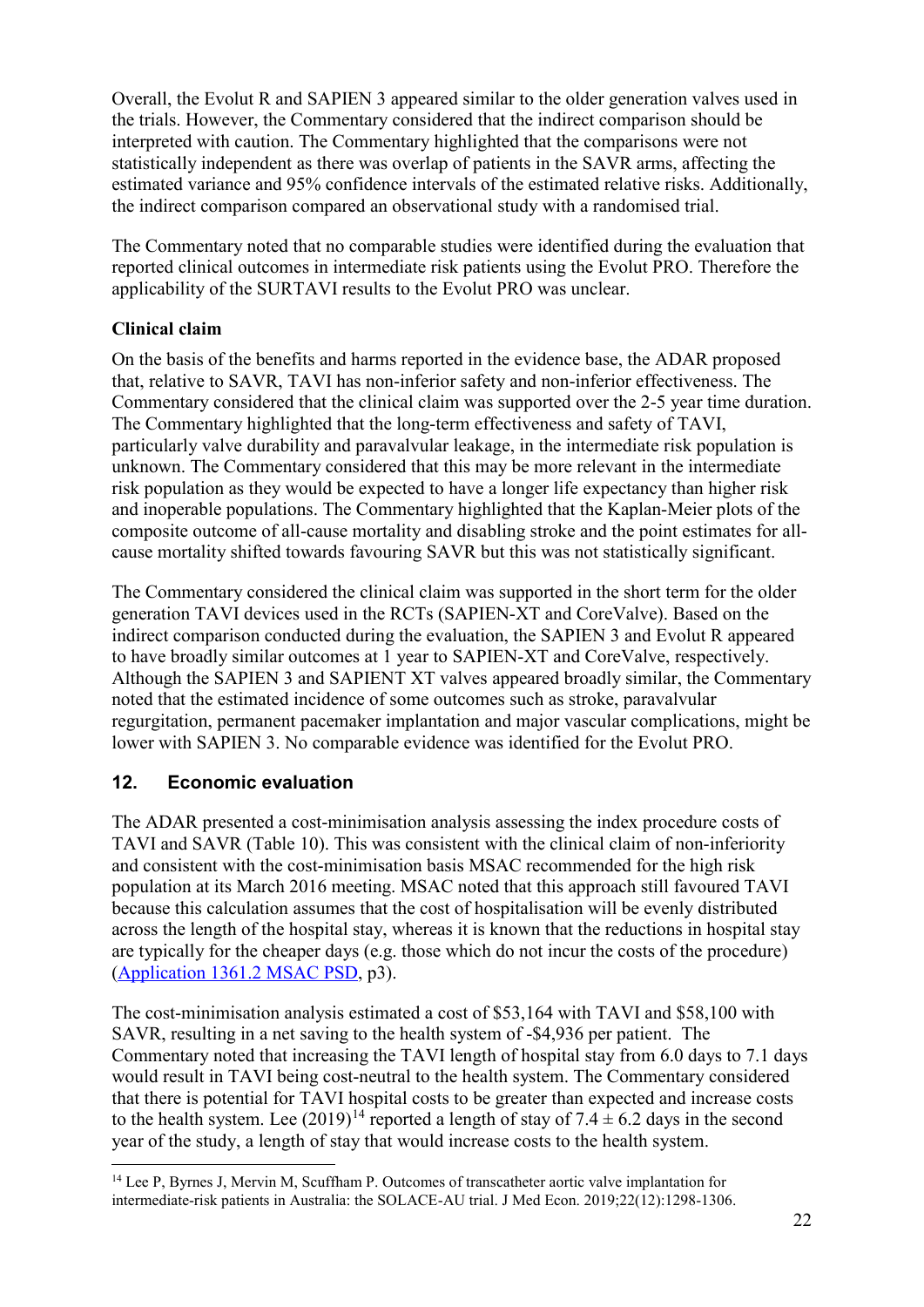#### <span id="page-22-0"></span>**Table 10 Cost-minimisation analysis**

| Cost parameter                                         | <b>TAVI</b> | <b>SAVR</b> | <b>Difference</b><br>(TAVI – SAVR) | <b>Source</b>                                                                                              |  |
|--------------------------------------------------------|-------------|-------------|------------------------------------|------------------------------------------------------------------------------------------------------------|--|
| <b>TAVI Case Conference</b><br>(coordination)          | \$52.50     |             | \$52.50                            | MBS item 6080                                                                                              |  |
| <b>TAVI Case Conference</b><br>(attendance $\times$ 3) | \$117.45    |             | \$117.45                           | Total fee for MBS item 6081 x 3 attendees                                                                  |  |
| Prosthesis                                             | \$22,932    | \$7,099     | \$15,833                           | <b>TAVI: Prosthesis List benefit</b><br>SAVR: average prostheses cost for cardiac<br>valve procedure DRGs  |  |
| Procedure                                              | \$1,476.95  | \$1,969.25  | $-$ \$485                          | TAVI: MBS item 38495<br>SAVR: MBS item 38488                                                               |  |
| Assistant                                              | \$295.39    | \$393.85    | $-$ \$98.46                        | MBS item 51303 (20% of procedure fee)                                                                      |  |
| Anaesthesia                                            | \$121.40    | \$387.60    | $-$ \$267.20                       | TAVI: MBS item 23065<br>SAVR: MBS item 23119                                                               |  |
| Perfusionist                                           |             | \$408       | $-$ \$408                          | <b>MBS item 22060</b>                                                                                      |  |
| Hospitalisation<br>(per day)                           |             | \$4,660     |                                    | Average daily cost for cardiac valve<br>procedure excluding prostheses<br>(DRG codes: F04A, F04B and F04C) |  |
| Mean length of stay<br>(days)                          | 6.0         | 10.3        | $-4.2a$                            | PARTNER 2A and SURTAVI studies (see<br>Section B.6.2 of this ADAR)                                         |  |
| Hospital stay                                          | \$28,170    | \$47,843    | $-$19,673$                         | Cost per day x length of stay                                                                              |  |
| Total cost (revised)                                   | \$53,164    | \$58,100    |                                    | <b>Calculated during the evaluation</b>                                                                    |  |
| <b>Total cost (ADAR)</b>                               | \$53,136    | \$58,059    | $-$4,924$                          | <b>Calculated by the ADAR</b>                                                                              |  |

Source: Table 42, p75 of the ADAR *and revised during the evaluation to reflect updated MBS costs*

ADAR = applicant-developed assessment report; DRG = diagnosis-related group; MBS = Medicare Benefits Schedule; SAVR = surgical aortic valve implantation; TAVI = transcatheter aortic valve implantation

Note: All costs are reported in 2020 Australian dollars.

### **13. Financial/budgetary impacts**

The ADAR used a market-share approach to estimate the financial implications of the introduction of TAVI for the intermediate risk population. The ADAR estimated TAVI would capture market share from the proportion of SAVR use on the MBS estimated to be for the intermediate-risk population. The ADAR also estimated the size of the population with symptomatic severe AS with an intermediate surgical risk. The Commentary considered that this may have been overestimated as the prevalence estimate included both moderate and severe AS. The pre-ESC response presented revised epidemiological estimates that corrected for the inclusion of moderate AS and uptake of private health insurance. This did not affect the financial implications which were de[veloped using a market-share approach. The](#page-23-0)  financial implications are summarised in [Table 11.](#page-23-0)

The ADAR estimated TAVI would be cost-saving to the MBS. The Commentary considered that this would be reasonable if TAVI does not increase the total number of aortic valve replacement procedures (TAVI and SAVR) performed on the MBS for the intermediate risk population. The Commentary estimated that if TAVI increased the number of aortic valve replacements performed on the MBS by 39% (i.e. additional TAVI procedures not replacing SAVR on the MBS), this would result in net costs to the MBS. The Commentary considered that there is potential for market growth as the estimated prevalent population eligible for TAVI, including the subset aged 75 years and older, was substantially larger than the number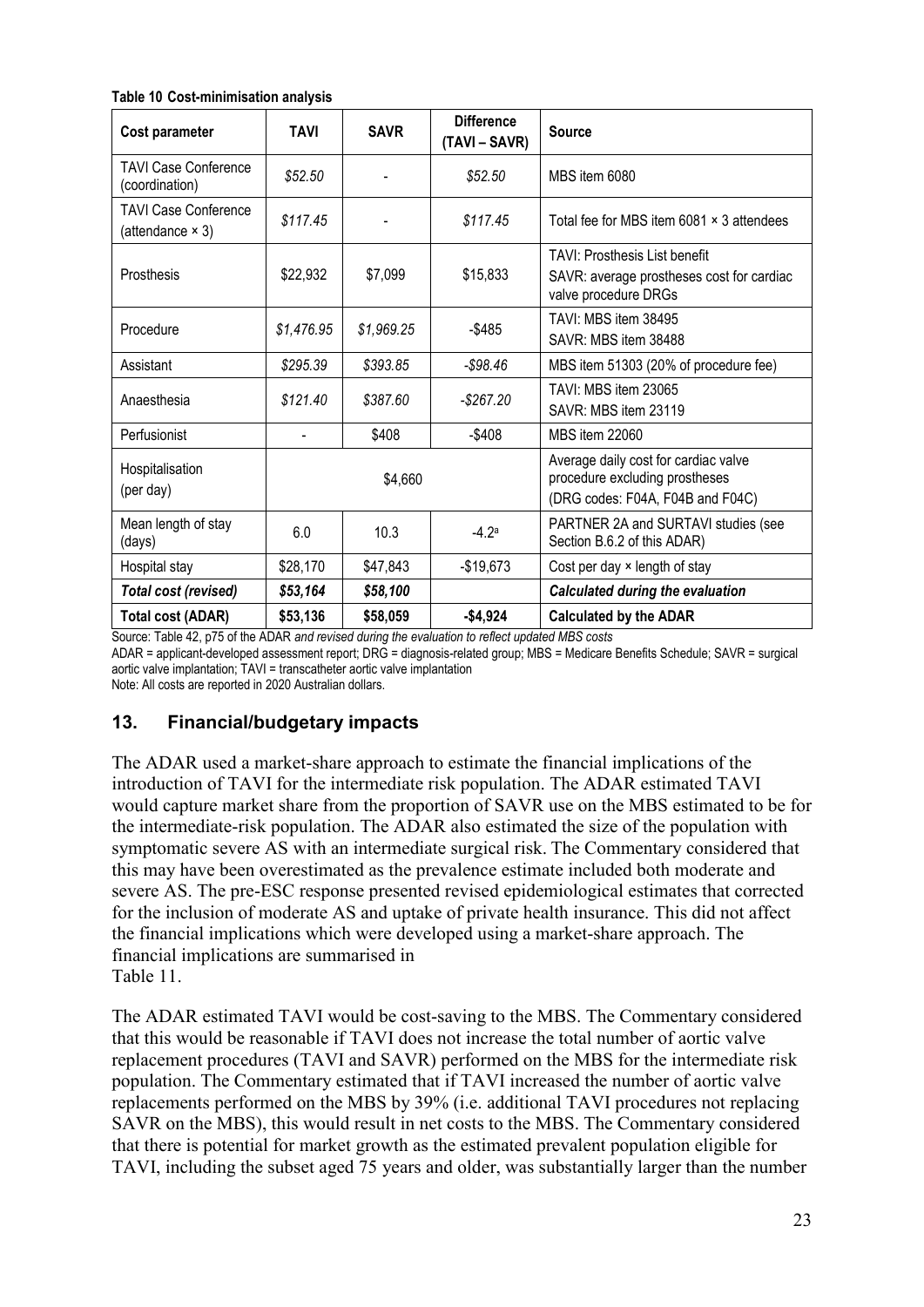of SAVR procedures performed on the MBS. The pre-MSAC response reiterated that the projected cost savings were appropriate.

The pre-MSAC response considered that it was unlikely there would be leakage into the low surgical risk population as patients surgical risk would be appropriately assessed by a Heart Team. The pre-MSAC response agreed that leakage to low risk populations would be less relevant if MSAC supports TAVI for the low risk population.

The Commentary considered that the ADAR's estimated reduction in hospital costs were likely overestimated as it double counted hospitalisation costs and operating theatre costs. Thus, the cost of operating theatre costs was not included in the Commentary's estimates. Additionally, during the MSAC's March 2016 consideration of TAVI in the high risk and operable populations, MSAC noted that that the reductions in hospital stay are typically for the cheaper days (e.g. those which do not incur the costs of the procedure, [Application 1361.2](http://www.msac.gov.au/internet/msac/publishing.nsf/Content/1361.2-public)  [MSAC PSD,](http://www.msac.gov.au/internet/msac/publishing.nsf/Content/1361.2-public) p3).

The ADAR did not calculate the net cost of prosthesis. TAVI was estimated to cost an additional \$3.9 million in Year 1, increasing to \$4.2 million in Year 5.

| Parameter                                                                                                      |               |               |               |               | Year 1 (2021) Year 2 (2022) Year 3 (2023) Year 4 (2024) Year 5 (2025) |
|----------------------------------------------------------------------------------------------------------------|---------------|---------------|---------------|---------------|-----------------------------------------------------------------------|
| Severe symptomatic AS with intermediate<br>surgical risk with private health insurance<br>(pre-ESC response) a | 3,336         | 3,455         | 3,569         | 3,682         | 3,798                                                                 |
| $\geq$ 75 years b                                                                                              | 1,857         | 1,958         | 2,047         | 2,131         | 2,218                                                                 |
| Market share estimates                                                                                         |               |               |               |               |                                                                       |
| SAVR services (total)                                                                                          | 2,648         | 2,693         | 2,738         | 2,784         | 2,831                                                                 |
| SAVR services- intermediate risk (15.8%)                                                                       | 411           | 418           | 425           | 433           | 440                                                                   |
| TAVI services (70% uptake)                                                                                     | 293           | 298           | 303           | 308           | 313                                                                   |
| Sub-total cost                                                                                                 | \$324,380     | \$329,897     | \$335,443     | \$341,057     | \$346,803                                                             |
| Co-administered MBS services c                                                                                 |               |               |               |               |                                                                       |
| Number of services                                                                                             | 3,221         | 3,276         | 3,331         | 3,387         | 3,444                                                                 |
| Sub-total cost                                                                                                 | \$293,911     | \$298,910     | \$303,935     | \$309,022     | \$314,228                                                             |
| <b>Total cost of TAVI</b>                                                                                      | \$618,290     | \$628,806     | \$639,378     | \$650,079     | \$661,030                                                             |
| Reduction in SAVR costs d                                                                                      | $-$ \$856,725 | -\$871,297    | $-$ \$885,945 | $-$900,773$   | $-$915,947$                                                           |
| Net cost to MBS                                                                                                | $-$238,435$   | $-$242,490$   | $-$246,567$   | $-$250,694$   | $-$254,917$                                                           |
| Net cost to Australian Government                                                                              | -\$238,435    | $-$242,490$   | -\$246,567    | $-$250,694$   | $-$ \$254,917                                                         |
| <b>Net reduction in hospital costs</b><br>(MBS patients excluding theatre cost <sup>e</sup> )                  | $-$5,786,343$ | $-$5,884,756$ | $-$5,983,689$ | $-$6,083,842$ | $-$6,186,328$                                                         |
| Net change in prosthesis costs for<br>private health insurance f                                               | \$3,936,144   | \$4,003,090   | \$4,070,389   | \$4,138,517   | \$4,208,233                                                           |

<span id="page-23-0"></span>**Table 11 Total costs to the MBS associated with TAVI -** *Commentary's estimates*

Source: Table 76-77, p137 of the ADAR *and extracted from the Section E spreadsheet*

ADAR = Applicant Developed Assessment Report; AS = aortic stenosis; ICU = intensive care unit; MBS = Medicare Benefits Scheme; SAVR = surgical aortic valve replacement; TAVI = transcatheter aortic valve implantation

<sup>a</sup> Calculated from age-specific prevalence of AS multiplied by proportion that is severe (75.6%) and proportion with intermediate surgical risk (15.8%). The Pre-ESC response revised the ADAR's estimate to account for 66% of moderate to severe AS was severe AS and 44% of Australians have private health insurance.

<sup>b</sup> The Pre-ESC response estimated the number of patients aged 75 years and older were 93 in Year 1, increasing to 106 in Year 5. This could not be verified.

c TAVI case conference, surgical assistance, anaesthesia, ICU attendance, transthoracic echocardiography

<sup>d</sup> As per TAVI excluding TAVI case conference items and inclusion of perfusion (cardiac bypass) item (Item 22060)

e For reduction in 4.2 days length of stay costed at \$4,660 per day. The ADAR also estimated operating theatre costs at \$635.17 per hour from New South Wales Health Operating Theatre Cost Template *which would be captured in the total hospitalisation cost for SAVR.* f Calculated during the evaluation using SAVR prosthesis costs of \$8,630.14 from AR-DRG (Round 22, 2017-18) inflated to 2020 costs.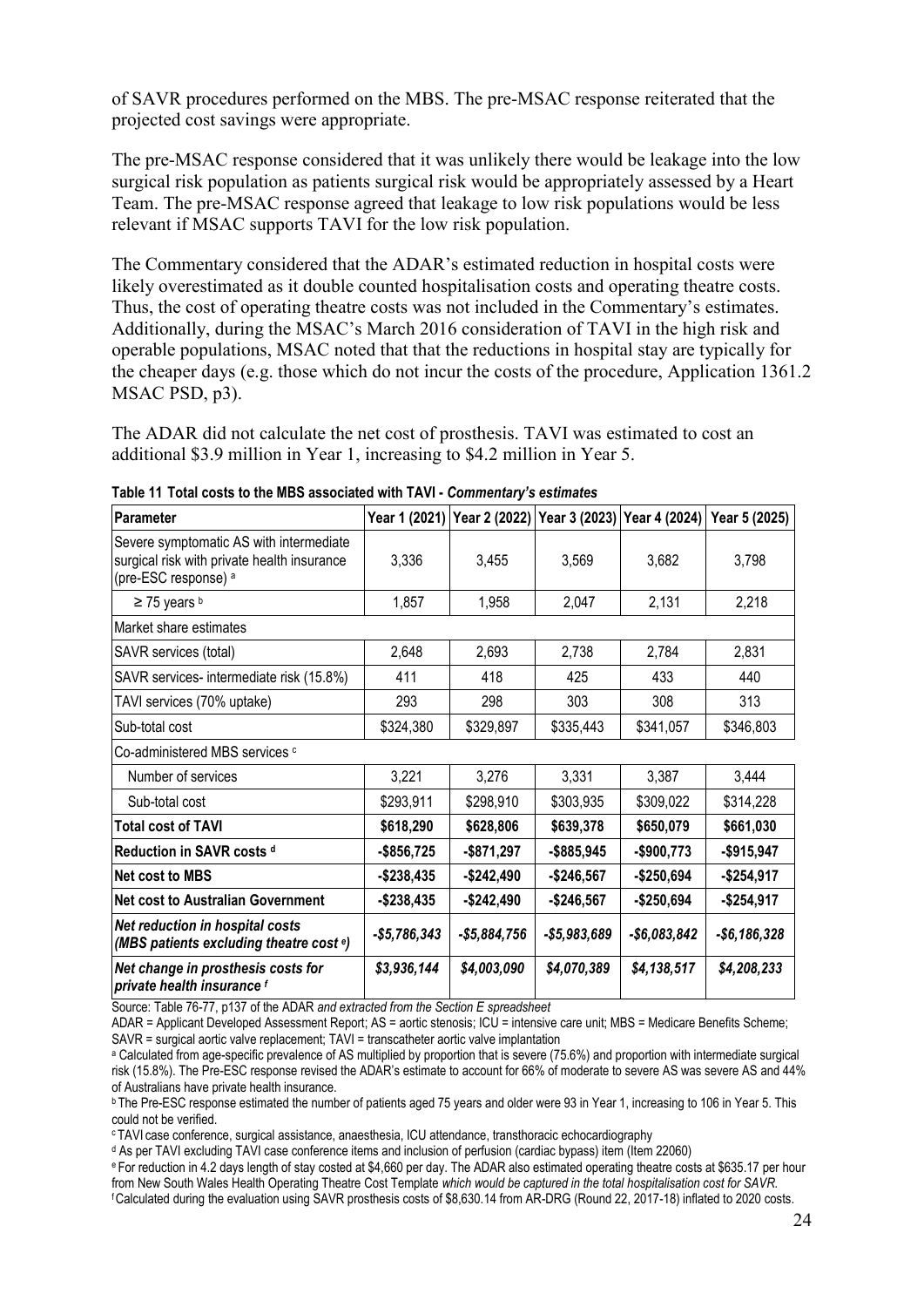# **14. Key issues from ESC for MSAC**

| <b>ESC</b> key issue                   | <b>ESC</b> advice to MSAC                                                                                                                                                                                                                                                                                                                                                                                            |
|----------------------------------------|----------------------------------------------------------------------------------------------------------------------------------------------------------------------------------------------------------------------------------------------------------------------------------------------------------------------------------------------------------------------------------------------------------------------|
| Comparative safety                     | Non-inferior safety was supported in the 2–5-year duration of the key<br>trials. However, there is uncertainty in the longer-term safety<br>outcomes, particularly valve durability and paravalvular leakage. This<br>may be relevant in the intermediate surgical risk population because<br>this group may, on average, have a longer life expectancy than higher<br>risk and inoperable populations.              |
| Comparative effectiveness              | The clinical claim of non-inferiority was supported over the $2-5$ -year<br>duration of the comparative clinical evidence. However, the long-term<br>effectiveness and safety of TAVI in the intermediate risk population is<br>unknown.                                                                                                                                                                             |
| Newer vs. older generation<br>devices  | Comparative safety and effectiveness of newer devices are dynamic<br>issues. There are limited data on whether outcomes are improving with<br>newer generation TAVI devices.                                                                                                                                                                                                                                         |
| Clinical practice guidelines           | The European Society of Cardiology and the European Association for<br>Cardio-Thoracic Surgery Guidelines for Valvular Heart Disease<br>considered that SAVR is generally preferred in patients under 75 years<br>old. This is because the long-term durability of TAVI devices is<br>unknown, with only preliminary data showing TAVI devices may last<br>at least 5 years without any signs of early degeneration. |
| Utilisation and financial<br>estimates | The projected cost savings are appropriate. Concerns that may impact<br>the financial estimates are clinical implementation (volume of<br>procedures) utilisation rates (substitution of SAVR and leakage to<br>low-risk patients, which may be less relevant if TAVI is funded on the<br>MBS for the low surgical risk population).                                                                                 |

### **ESC discussion**

ESC noted that transcatheter aortic valve implantation (TAVI) is currently Medicare Benefits Schedule– (MBS) listed as a TAVI device agnostic item (either balloon expandable valve [BEV] or self-expandable valve [SEV] for high-risk/inoperable surgical patients with symptomatic severe aortic stenosis (AS) under item 38495. ESC noted that in the recent assessment of TAVI-BEV for intermediate risk for surgery (MSAC application 1603), "consistent with the current MBS item for TAVI (item 38495), MSAC supported an MBS item agnostic of the type of TAVI device, noting that this advice would be re-assessed at the March 2021 MSAC meeting consideration of the TAVI device agnostic application in intermediate risk for surgery (MSAC Application 1652 [current application])".

ESC noted the consultation feedback, particularly from Hearts4Heart, which emphasised the benefit of patients being able to leave hospital earlier after TAVI, compared with the longer hospital stay and longer physical recovery following surgical aortic valve replacement (SAVR). The consultation feedback from Hearts4Heart also discussed the value and safety of TAVI for younger patients, particularly given the current barriers under which only sicker patients can access TAVI, when there are no such barriers for SAVR. ESC noted feedback from a medical device manufacturer claiming that TAVI-BEV devices were superior to TAVI-SEV devices. ESC also noted policy advice that the TAVI Accreditation Committee had indicated their support for device-agnostic MBS items if this service is recommended by MSAC.

ESC noted the application developed assessment report's (ADAR's) claim that TAVI is noninferior to SAVR in terms of safety and effectiveness for patients with symptomatic severe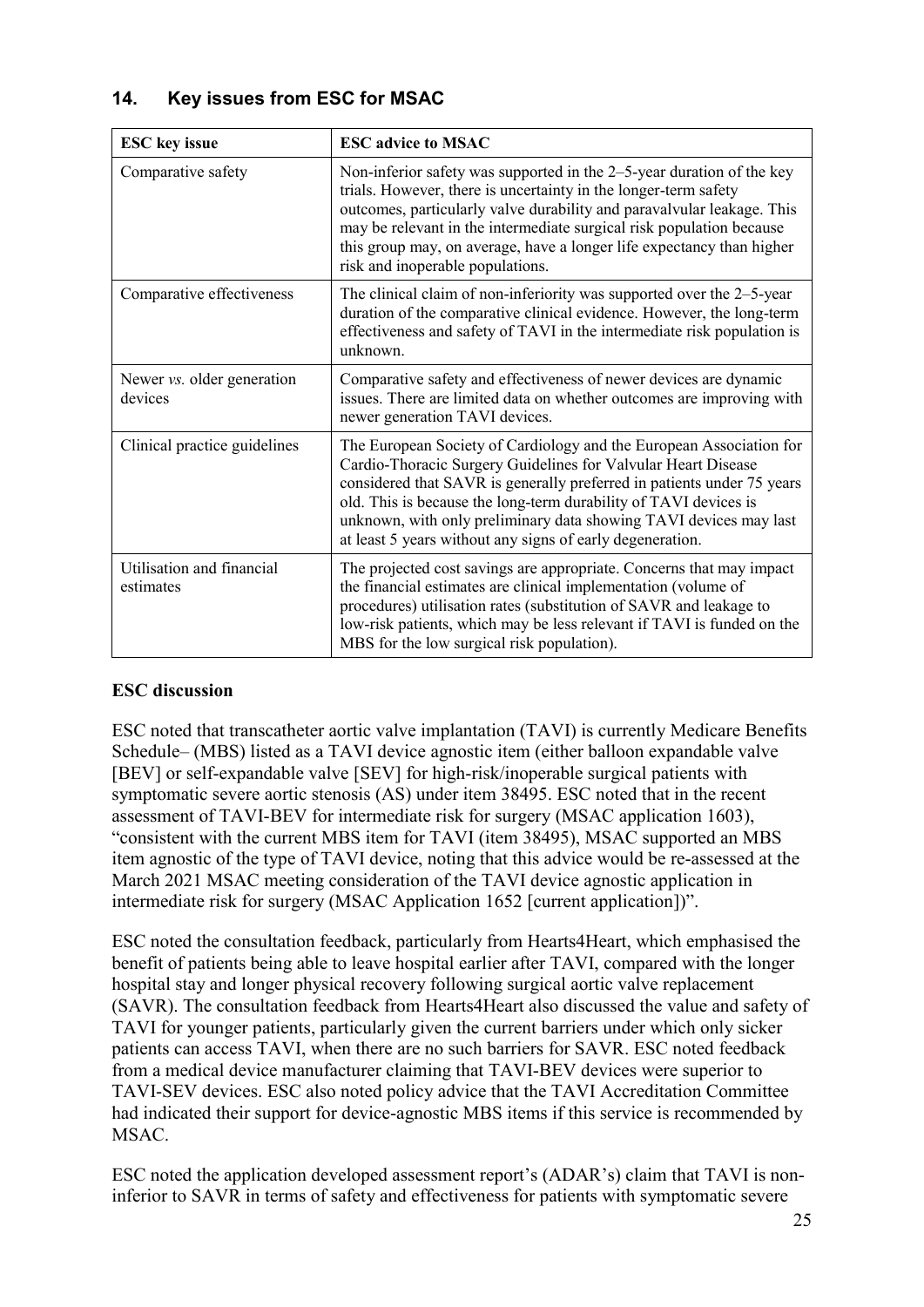AS at intermediate risk of surgery. The two randomised controlled trials (PARTNER 2A, SURTAVI) presented in the application compared TAVI and SAVR using older-generation TAVI devices that are no longer marketed in Australia. Two observational studies were used in indirect comparisons performed by the commentary comparing the older-generation devices and the corresponding newer-generation devices (via the common comparator SAVR). ESC noted that evidence for newer-generation devices that are listed on the Australian Register of Therapeutic Goods (ARTG) is not as strong as the evidence for the older generation devices.

In terms of comparative safety, ESC noted the significantly higher bleeding rates post-procedure for SAVR compared with TAVI, as well as higher rates of acute kidney injury that were maintained at 1 year and 2 years post-procedure. Vascular complications were higher following TAVI than SAVR, and new atrial fibrillation was lower following TAVI than SAVR. ESC noted the SURTAVI trial reported a higher risk of new permanent pacemaker than the PARTNER 2A trial.

In terms of comparative effectiveness, all-cause death or disabling stroke (primary composite outcome) was lower following TAVI than SAVR at 30 days post-procedure, but the difference in all-cause death was not maintained at 1 year or 2 years post-procedure.

ESC noted that comparative safety and effectiveness of newer TAVI devices are dynamic issues given the changes in device technology and the relative differences in evidence base between older *vs.* newer devices. The commentary's indirect comparisons suggested that outcomes were likely similar between the older generation TAVI devices in the trials and the newer devices. ESC also noted that the indirect comparisons should be interpreted with caution as the comparisons were not statistically independent (overlap of patients in the SAVR arms of both comparisons) and compared randomised trials with observational studies. ESC considered the pre-ESC response which claimed that newer generation devices all show similar or superior efficacy and safety outcomes with the older generation devices. ESC noted:

- the SAPIEN XT and newer SAPIEN 3 BEV device were compared in two meta-analyses of observational studies (Ando  $2016^{15}$  $2016^{15}$  $2016^{15}$ , Tummala  $2018^{16}$ )
- the CoreValve and newer Evolut R SEV devices were compared in a meta-analysis of observational studies (Sun  $2020^{17}$ ) and registry data
- the Evolut R and newer Evolut PRO SEV devices were compared in 3 observational studies (Hellhamer 2018<sup>18</sup>, Kalogeras 2020<sup>[19](#page-25-4)</sup> and Pyada 2019<sup>20</sup>)

<span id="page-25-0"></span> <sup>15</sup> Ando T, Briasoulis A, Holmes AA, Taub CC, Takagi H, Afonso L. Sapien 3 versus Sapien XT prosthetic valves in transcatheter aortic valve implantation: A meta-analysis. Int J Cardiol. 2016 Oct 1;220:472-8. <sup>16</sup> Tummala R, Banerjee K, Sankaramangalam K, Mick S, Krishnaswamy A, White J, Fares M, Mehta A, Popovic Z, Svensson LG, Kapadia SR. Clinical and procedural outcomes with the SAPIEN 3 versus the

<span id="page-25-1"></span>SAPIEN XT prosthetic valves in transcatheter aortic valve replacement: A systematic review and meta-analysis. Catheter Cardiovasc Interv. 2018 Sep 1;92(3):E149-E158.

<span id="page-25-2"></span><sup>&</sup>lt;sup>17</sup> Sun Y, Li J, Fan R, et al. Outcomes of Evolut R Versus CoreValve After Transcatheter Aortic Valve Implantation: A Meta-Analysis. Heart Lung Circ. 2020;29(2):288-294.

<span id="page-25-3"></span><sup>&</sup>lt;sup>18</sup> Hellhammer K, Piayda K, Afzal S, et al. The Latest Evolution of the Medtronic CoreValve System in the Era of Transcatheter Aortic Valve Replacement: Matched Comparison of the Evolut PRO and Evolut R. JACC Cardiovasc Interv. 2018;11(22):2314-2322.

<span id="page-25-4"></span><sup>19</sup> Kalogeras K, Ruparelia N, Kabir T, et al. Comparison of the self-expanding Evolut-PRO transcatheter aortic valve to its predecessor Evolut-R in the real world multicenter ATLAS registry. Int J Cardiol. 2020;310:120- 125.

<span id="page-25-5"></span><sup>20</sup> Piayda K, Hellhammer K, Veulemans V, Afzal S, Kelm M, Zeus T. TCT-732 CoreValve Evolut PRO Versus Evolut R: A Case-Matched Comparison in Severely Calcified Anatomies. Journal of the American College of Cardiology. 2019 Oct 1;74(13S):B718-.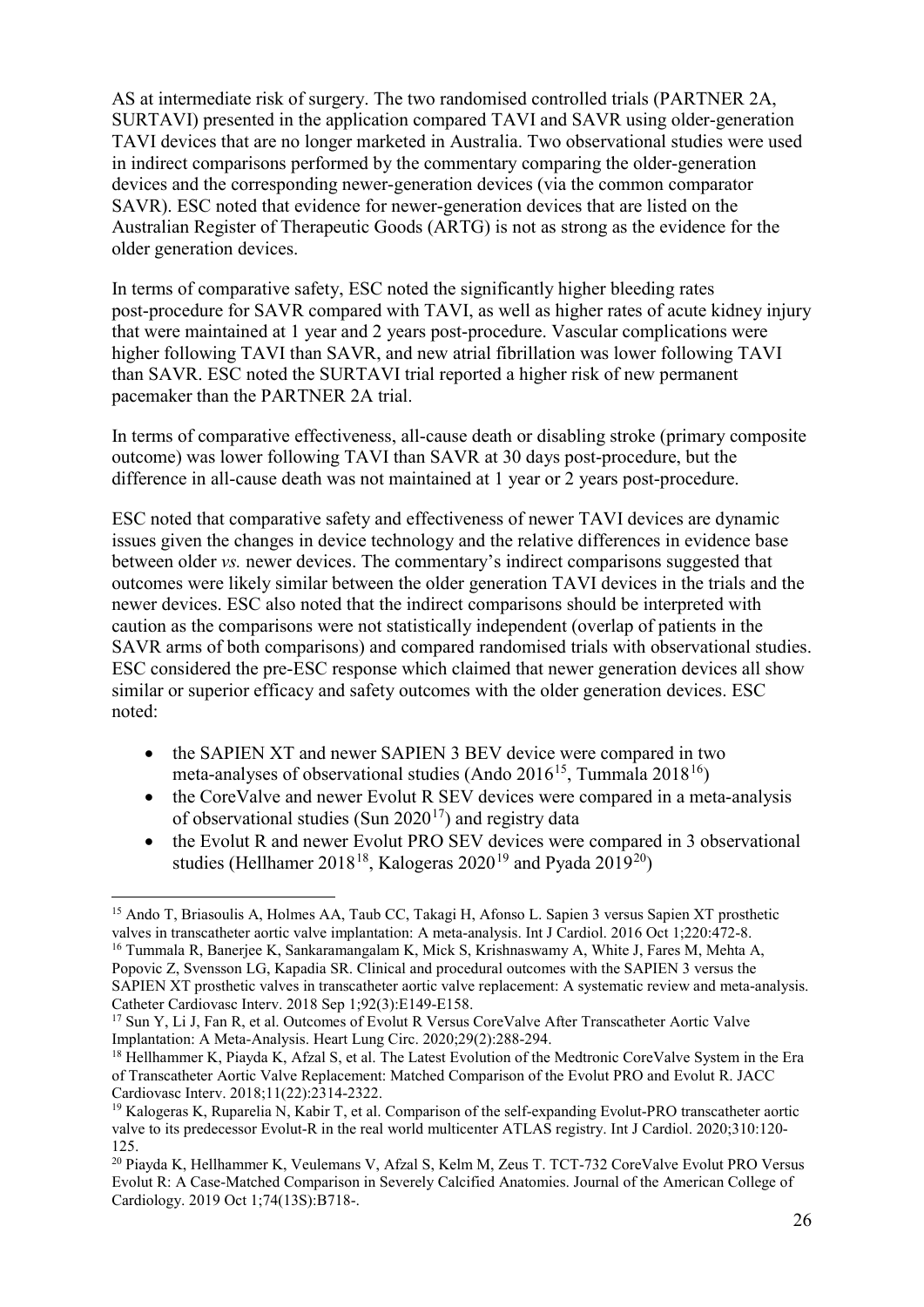Overall, ESC considered that there are limited data on whether outcomes are improving with newer generation TAVI devices.

ESC noted that current guidelines from the European Society of Cardiology and the European Association for Cardio-Thoracic Surgery emphasise that data on TAVI are very limited for patients under 75 years of age, and that SAVR is preferred for these patients. ESC was concerned that people under 75 years of age could be eligible for this MBS item. The durability of TAVI valves is uncertain beyond 5 years, and potential rates of replacement or reintervention should be considered for younger patients, which will affect economic and financial estimates. ESC also considered the potential for leakage of this item into the lowrisk population, which creates uncertainty regarding potential future utilisation. However, this would be less relevant if TAVI is funded on the MBS for the low surgical risk population [\(MSAC application 1635\).](http://www.msac.gov.au/internet/msac/publishing.nsf/Content/1635-public)

ESC discussed the cost-minimisation analysis in the economic model, which resulted in an estimated saving of \$4,396 per patient based on a hospital length of stay of 6 days, compared with 10.3 days for SAVR. ESC noted that the analysis used average daily prices for hospital days, and that this approach may lead to an overestimation of savings. Overall, ESC considered that the cost-minimisation analysis was appropriate if the clinical claim of noninferiority is accepted by MSAC.

ESC noted the financial estimates, which showed that the current application would result in net cost savings to the MBS over 5 years. Uncertainties in these estimates included that the estimated number of potentially eligible patients (severe symptomatic AS with intermediate surgical risk and aged 75 years and older) was higher than the number of SAVR procedures on the MBS. ESC noted the pre-ESC response that excluding patient with moderate AS and patients who do not have private health insurance more accurately predict the proportion of intermediate risk patients who would undergo TAVI. However, ESC remained concerned about the potential for leakage to less experienced practitioners if the volume of TAVI procedures increases.

**REDACTED.** The predicted versus actual utilisation of TAVI in the high risk/inoperable population and the change in TAVI and SAVR utilisation on the MBS are presented in Table 2 and Figure 1.

# **15. Other significant factors**

Nil.

# **16. Applicant comments on MSAC's Public Summary Document**

Medtronic is pleased that MSAC has supported MBS funding of transcatheter aortic valve implantation (TAVI) via transfemoral delivery for patients at intermediate risk for surgery based on its safety, effectiveness and cost effectiveness compared with surgical aortic valve replacement (SAVR). Medtronic is also pleased that MSAC concluded that this item should be device agnostic, allowing patients to access the most appropriate TAVI Device for each individual. We look forward to working with all stakeholders to further improve patient access to this lifechanging therapy. Medtronic's first priority is for the development of TAVI as a therapy so this decision is a great win for all stakeholders.